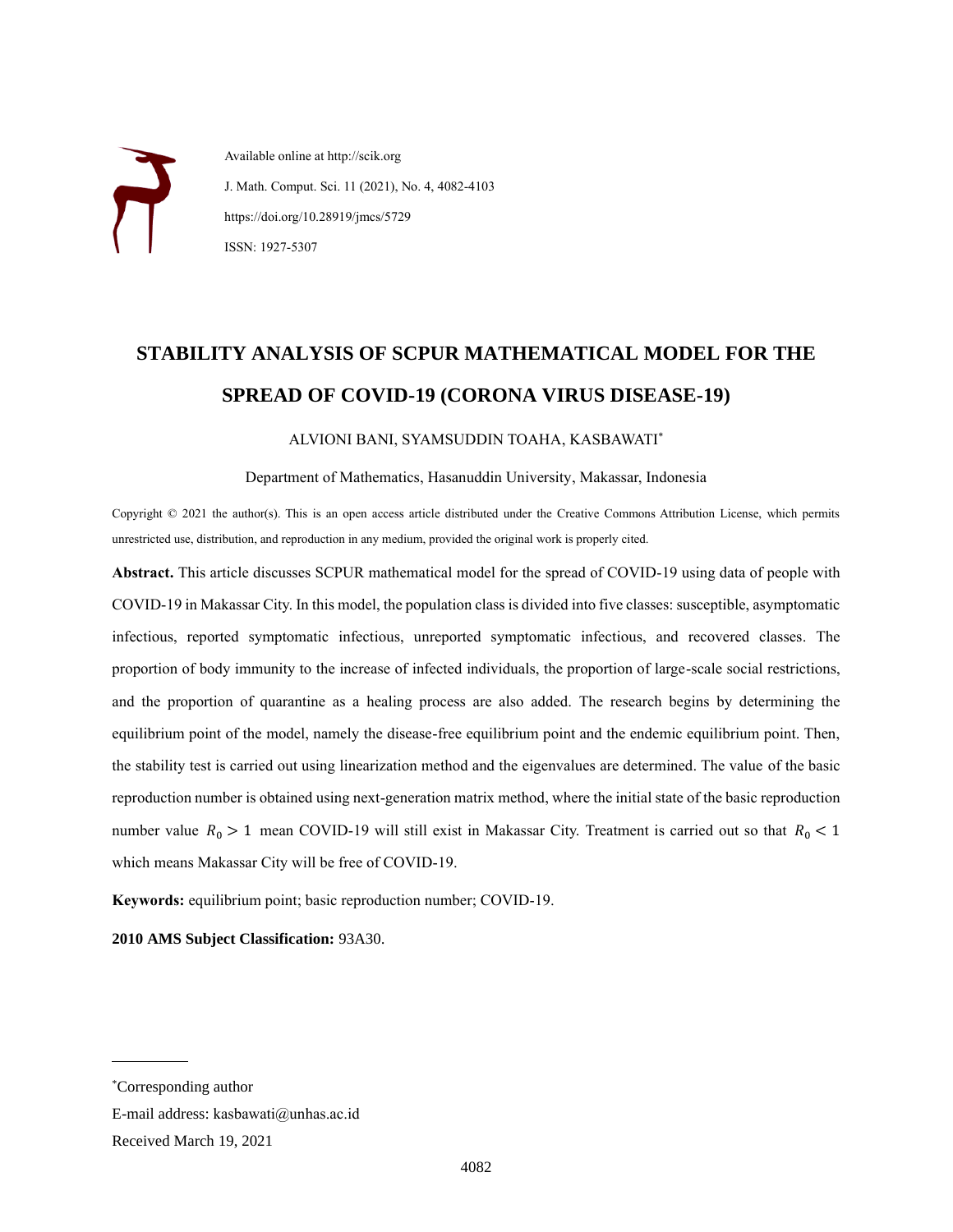#### **1. INTRODUCTION**

There are various kinds of disease viruses in the world such as human immunodeficiency virus, ebola virus, dengue virus, etc. One of the viral diseases that is currently being discussed is the novel coronavirus. It is not a new virus in the health sector. The virus was first discovered in 2003 and caused severe acute respiratory (SARS). Then, a new type of the virus was found in 2012 and caused middle east respiratory syndrome-corona virus (MERS-CoV) [1,2]. Lately, this virus mutated to a new type of coronavirus (SARS-CoV-2) and caused the emergence of a disease called coronavirus disease-19 (COVID-19) [3,4]. From the first case of COVID-19 in Wuhan, China in late December 2019 [5,6] until July 10, 2020, the virus had infected 12.015.193 individuals, caused 549.247 death, and spread to 216 countries in the world. The highest cases were reported in the Americas with 6.264.626 cases. Asia was in the fourth place with 1.032.167 cases, 70.736 of which were from Indonesia with 32.651 recovered individuals and 3.417 deaths. It has been predicted that this number will increase given the absence of antivirus for this disease [7,8]. Based on these facts, as of March 11, 2020, the world health organization (WHO) decided that COVID-19 is a pandemic disease [9,10].

The field of mathematics is one of the fields of science that can provide solutions in a phenomena, by modeling and formulating the phenomena. The phenomena are transformed into either an equation or an equation system, for example in dynamical populations [11,12,13,14] and the field of epidemiology [15,16,17]. With an assumption that COVID-19 is an epidemiology, the dynamics of COVID-19 spread can also be considered in mathematical modeling [18,19].

Based on studies in [20] discusses the SIRU mathematical model (Susceptible, Asymptomatic Infected, Reported Infected Case, Unreported Symptomatic infected) to predict the cumulative number of COVID-19 cases in China. Furthermore, from [20] researchers will make modification by adding one class of individual namely recovery class*,* with the consideration that an increasing number of individuals who recovery from disease by quarantine. Furthermore, the assumption is added that individuals who are infected without symptoms and have good immunity will recovery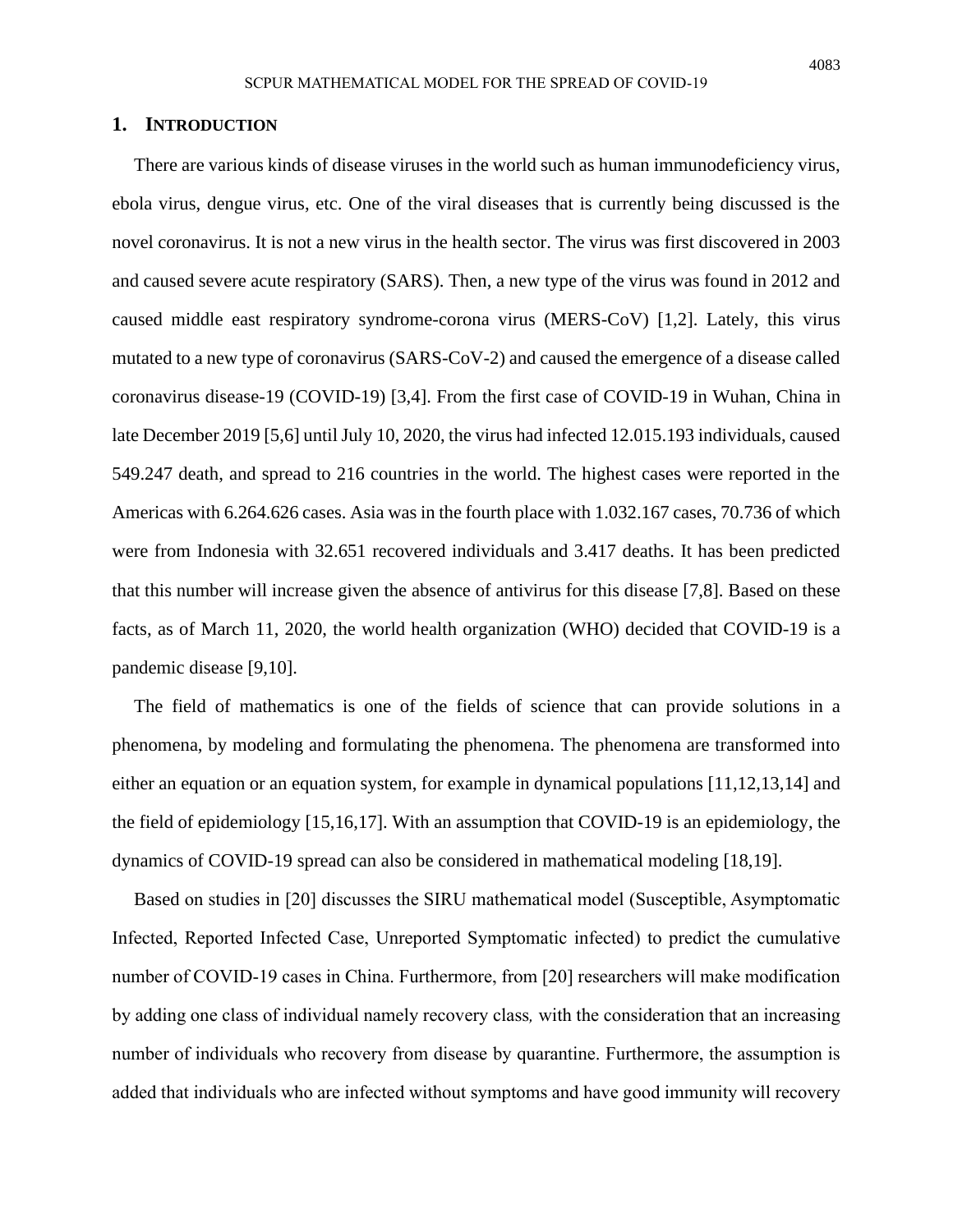from the disease without quarantine. Then, another treatment is also added, namely Large-Scale Social Restrictions.

## **2. SCPUR MATHEMATICAL MODEL FOR THE SPREAD OF COVID-19**

SCPUR model is a development of SIRU model, namely an epidemiological model with compartments consisting of susceptible  $(S)$  class which represents the number of individuals who are susceptible to COVID-19, asymptomatic infectious  $(I)$  class which represents the number of individuals infected with COVID-19 without clinical symptoms, reported symptomatic infectious  $(R)$  class which represents the number of individuals who show symptoms of being infected with COVID-19 and report it, and the unreported symptomatic infectious  $(U)$  class which represents the number of individuals who show symptoms of being infected with COVID-19 but do not report it [20].

In this model, one individual class is added, namely recovery  $(R)$  class which represents the number of individuals who have recovered from COVID-19, so that the individual class who shows symptoms of being infected with COVID-19 and reports it is symbolized as  $(P)$ . Furthermore, the class of asymptomatic infectious (1) is termed a carrier ( $C$ ) which represents the number of individuals who are infected with COVID-19 but do not show symptoms of infection. Then, the proportion of the effect of body immunity to the increase of infected individuals, the proportion of large-scale social restrictions, and the proportion of quarantine as a healing process are also added.

The assumptions used in constructing the mathematical model of COVID-19 are as follows:

- 1. The entire population is assumed to be susceptible to COVID-19 infection
- 2. The population is assumed constant
- 3. Population density and geographic location of the population are ignored.
- 4. Every individual has the same opportunity to make contact with individuals infected with COVID-19.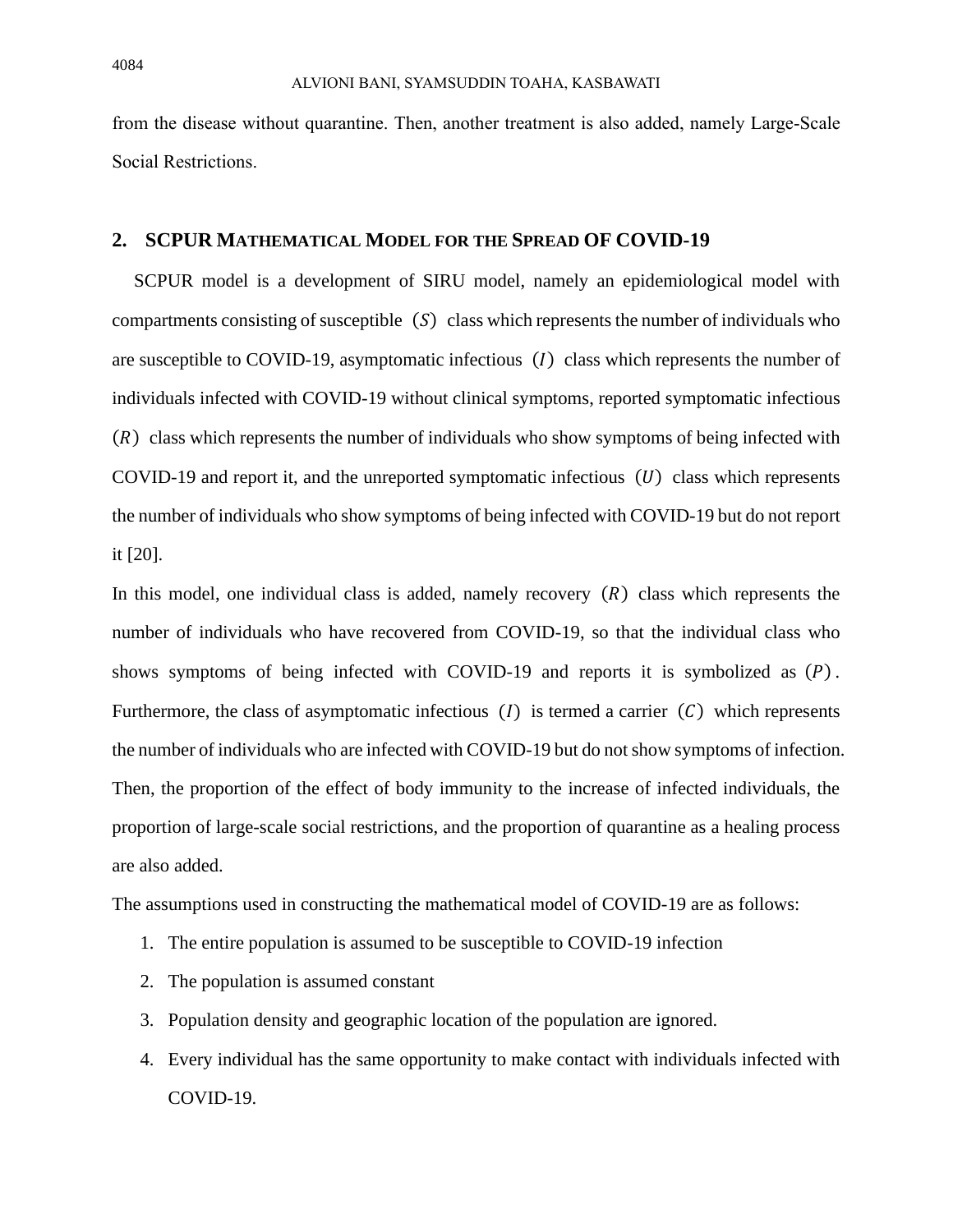- 5. Individuals are infected by the virus if they make direct or indirect contact with infected individuals.
- 6. Asymptomatic infectious  $(C)$  and unreported symptomatic infectious  $(U)$  are the classes that could transmit the disease.
- 7. Reported symptomatic infectious are immediately quarantined so as not to spread the disease.
- 8. Carriers that have a good level of body immunity will recover without being given quarantine treatment.

Based on the above assumptions, a dynamic for the spread of COVID-19 is obtained as shown in Figure 1.



**Figure 1.** Transmission diagram of the mathematical model of the spread of COVID-19 Based on Figure 1., the nonlinear differential equation is obtained as follows

(1) 
$$
\frac{dS}{dt} = \mu N + \gamma R(t) - (1 - \rho_1)(1 - \rho_2)\beta \frac{S(t)}{N} (C(t) + U(t)) - \mu S(t)
$$

(2) 
$$
\frac{dC}{dt} = (1 - \rho_1)(1 - \rho_2)\beta \frac{S(t)}{N} (C(t) + U(t)) - (\delta + \sigma + \mu)C(t)
$$

(3) 
$$
\frac{dP}{dt} = \delta_1 C(t) - (q\alpha + (1-q)\omega + \mu)P(t)
$$

(4) 
$$
\frac{dU}{dt} = \delta_2 C(t) - (\omega + \mu)U(t)
$$

(5) 
$$
\frac{dR}{dt} = \sigma C(t) + q\alpha P(t) - (\mu + \gamma)R(t)
$$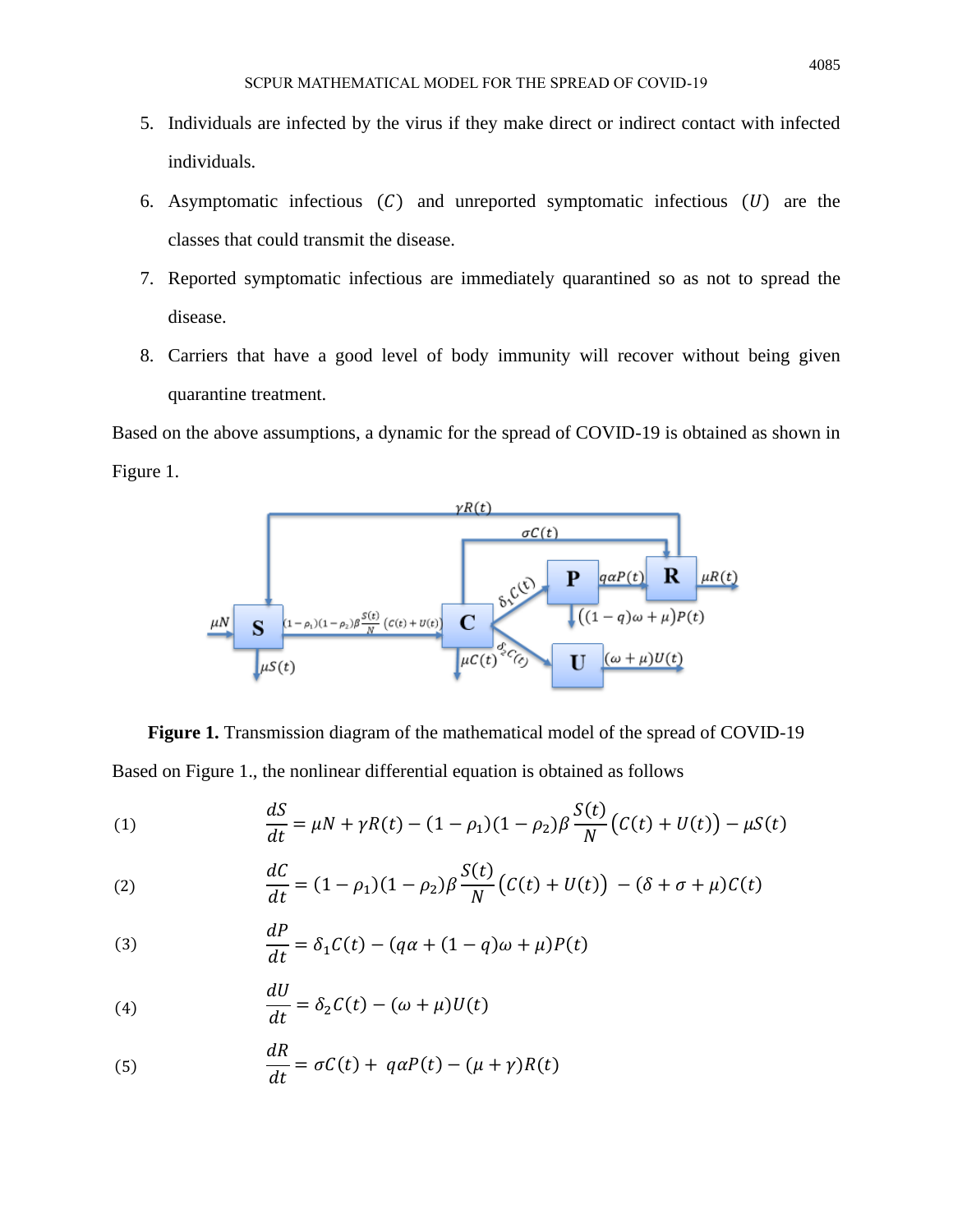with initial conditions  $S(0) = S_0 > 0$ ,  $C(0) = C_0 \ge 0$ ,  $P(0) = P_0 \ge 0$ ,  $U(0) = U_0 \ge 0$ ,  $R(0) =$  $R_0 \geq 0$ . The variables and parameters used in the model are presented in Table 1.

| Symbols      | Descriptions                                                                                                                           | Requirements           | Unit                           |
|--------------|----------------------------------------------------------------------------------------------------------------------------------------|------------------------|--------------------------------|
| N(t)         | The total population at time t                                                                                                         | N(t) > 0               | Population                     |
| S(t)         | Size of sub-population who susceptible to<br>COVID-19 infection at time t                                                              | S(t) > 0               | Population                     |
| C(t)         | Size of sub-population who asymptomatic<br>infectious at time t                                                                        | $C(t) \geq 0$          | Population                     |
| P(t)         | Size<br>of<br>sub-population<br>who<br>reported<br>symptomatic infectious at time t                                                    | $P(t) \geq 0$          | Population                     |
| U(t)         | Size<br>sub-population who<br>of<br>unreported<br>symptomatic infectious at time t                                                     | $U(t) \geq 0$          | Population                     |
| R(t)         | Size of sub-population recovered individuals at<br>time t                                                                              | $R(t) \geq 0$          | Population                     |
| $\mu$        | Natural death rate                                                                                                                     | $\mu > 0$              | 1/day                          |
| $1-\rho_1$   | Proportion of carrier individuals with bad<br>immunity                                                                                 | $0 \leq \rho_1 \leq 1$ |                                |
| $1 - \rho_2$ | Proportion<br>with<br>large-scale<br>social<br>$\rm no$<br>restrictions                                                                |                        |                                |
| $\beta$      | Transition rate from susceptible individuals to<br>asymptomatic infected individuals due to<br>interactions with infected individuals. | $\beta \geq 0$         | 1/(population)<br>$\cdot$ day) |
| $\delta$     | Transition rate due to symptoms                                                                                                        | $\delta > 0$           | population/day                 |
| $\sigma$     | Transition rate from asymptomatic infectious to<br>recovered from the disease                                                          | $\sigma > 0$           | population/day                 |
| q            | Proportion of infected to recovered individuals<br>due to quarantine                                                                   | $0 \leq q \leq 1$      |                                |
| $1-q$        | Proportion of failure of quarantine treatment in<br>the healing process                                                                | $0 \leq q \leq 1$      |                                |
| $\alpha$     | Transition rate from reported symptomatic<br>infectious to recovered                                                                   | $\alpha > 0$           | population/day                 |
| γ            | Transition rate from recovered to susceptible<br>reinfection                                                                           |                        | population/day                 |
| $\omega$     | Death rate due to COVID-19                                                                                                             | $\omega > 0$           | population/day                 |

**Table 1.** Variables and parameters of COVID-19 model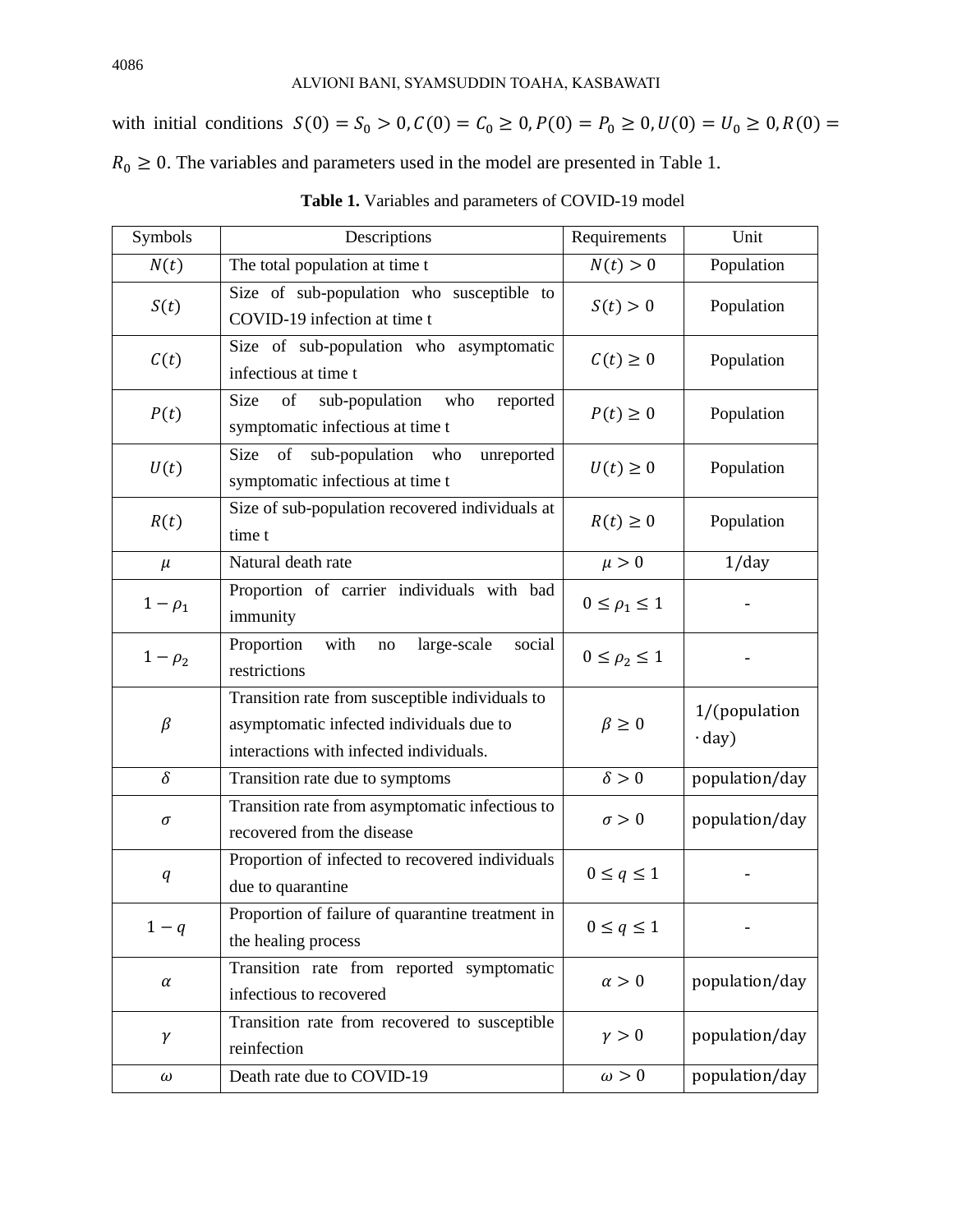#### SCPUR MATHEMATICAL MODEL FOR THE SPREAD OF COVID-19

Furthermore, the equation  $(1) - (5)$  will be formed into a system of normalized equations by substituting non-dimension variables as follows:

$$
s = \frac{S(t)}{N(t)}, c = \frac{C(t)}{N(t)}, p = \frac{P(t)}{N(t)}, u = \frac{U(t)}{N(t)}, r = \frac{R(t)}{N(t)}
$$

.

So that the following non-dimension nonlinear differential equation system is obtained:

(6) 
$$
\frac{ds}{dt} = \mu + \gamma r - (1 - \rho_1)(1 - \rho_2)\beta s(c + u) - \mu s
$$

(7) 
$$
\frac{dc}{dt} = (1 - \rho_1)(1 - \rho_2)\beta s(c + u) - (\delta + \sigma + \mu)c
$$

(8) 
$$
\frac{dp}{dt} = \delta_1 c - (q\alpha + (1-q)\omega + \mu)p
$$

(9) 
$$
\frac{du}{dt} = \delta_2 c - (\omega + \mu)u
$$

(10) 
$$
\frac{dr}{dt} = \sigma c + q \alpha p - (\mu + \gamma)r
$$

## **3. EQUILIBRIUM POINTS AND THEIR STABILITIES**

The equilibrium point of SCPUR model is obtained when  $\frac{ds}{dt} = 0$ ,  $\frac{dc}{dt}$  $\frac{dc}{dt} = 0, \frac{dp}{dt}$  $\frac{dp}{dt} = 0, \frac{du}{dt}$  $\frac{du}{dt} = 0, \frac{dr}{dt}$  $\frac{di}{dt} = 0$ . So that the equation  $(11) - (15)$  becomes:

(11) 
$$
\mu + \gamma r - (1 - \rho_1)(1 - \rho_2)\beta s(c + u) - \mu s = 0
$$

(12) 
$$
(1 - \rho_1)(1 - \rho_2)\beta s(c + u) - (\delta + \sigma + \mu)c = 0
$$

(13) 
$$
\delta_1 c - (q\alpha + (1-q)\omega + \mu)p = 0
$$

$$
(14) \qquad \qquad \delta_2 c - (\omega + \mu)u = 0
$$

(15) 
$$
\sigma c + q \alpha p - (\mu + \gamma)r = 0
$$

Solutions, termed as disease-free equilibrium solution and endemic equilibrium solution, will be sought. The disease-free equilibrium solution is marked with  $c = 0$  and  $u = 0$  meaning that no infected individual can transmit the COVID-19 to other individuals. If it is assumed that  $\epsilon =$ 0 and  $u = 0$  and the value is substituted into equation (11) - (15), then it is obtained that  $s = 1$ ,  $p = 0$ ,  $r = 0$ . Thus, the disease-free equilibrium point  $E_0 = (s, c, p, u, r) = (1, 0, 0, 0, 0)$ . Then,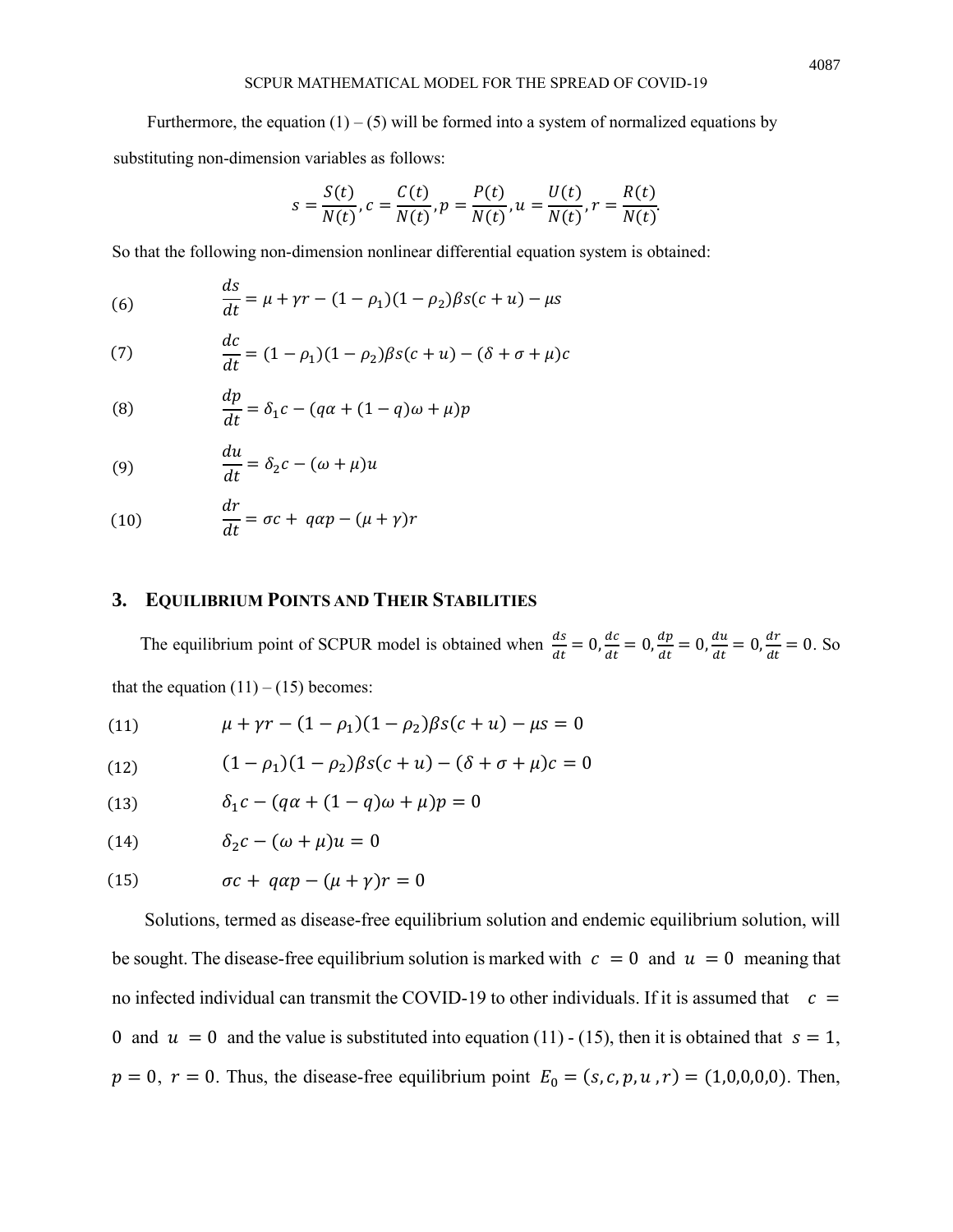we will look for the endemic equilibrium point. The condition in which  $c \neq 0$  and  $u \neq 0$  means that there are individuals who are infected and transmit the COVID-19 to other individuals so that if the value is substituted into equation (11) - (15) the endemic equilibrium point obtained is  $E_1 =$ 

$$
(s^*, c^*, p^*, u^*, r^*)
$$
 where  $s^* = \frac{\mu + \gamma r^*}{(1 - \rho_1)(1 - \rho_2)(\beta(c^* + u^*) + \mu)}$ ,  $c^* = \frac{(1 - \rho_1)(1 - \rho_2)\beta s^* u^*}{\delta + \sigma + \mu - (1 - \rho_1)(1 - \rho_2)\beta s^*}$ ,  $p^* = \frac{\delta_1 c^*}{\alpha + (1 - \rho_1)\omega + \mu}$ ,  $u^* = \frac{\delta_2 c^*}{(\omega + \mu)}$ ,  $r^* = \frac{\sigma c^* + q\alpha p^*}{\mu + \gamma}$ .

After obtaining the equilibrium points, disease-free and endemic equilibrium stability analysis will be carried out. The first step is to linearize the equation system for the non-linear spread of COVID-19 using the Jacobi matrix [21]. The Jacobi matrix equation  $(6) - (10)$  is

(16) 
$$
J_E = \begin{bmatrix} (1 - \rho_1)(1 - \rho_2)\beta(c + u) - \mu & -(1 - \rho_1)(1 - \rho_2)\beta s & 0 & -(1 - \rho_1)(1 - \rho_2)\beta s & \gamma \\ 0 & (1 - \rho_1)(1 - \rho_2)\beta - \delta - \sigma - \mu & 0 & (1 - \rho_1)(1 - \rho_2)\beta s & 0 \\ 0 & \delta_1 & -q\alpha - (1 - q)\omega - \mu & 0 & 0 \\ 0 & \delta_2 & 0 & -\omega - \mu & 0 \\ 0 & \sigma & q\alpha & 0 & -\omega - \gamma \end{bmatrix}
$$

If the disease-free equilibrium point  $E_0 = (s, c, p, u, r) = (1,0,0,0,0)$  is substituted to the Jacobi matrix (16), we get

$$
J_{E_0} = \begin{bmatrix}\n-\mu & -(1 - \rho_1)(1 - \rho_2)\beta & 0 & -(1 - \rho_1)(1 - \rho_2)\beta & \gamma \\
0 & (1 - \rho_1)(1 - \rho_2)\beta - \delta - \sigma - \mu & 0 & (1 - \rho_1)(1 - \rho_2)\beta & 0 \\
0 & \delta_1 & -(q\alpha + (1 - q)\omega + \mu) & 0 & 0 \\
0 & \delta_2 & 0 & -( \omega + \mu) & 0 \\
0 & \sigma & q\alpha & 0 & -( \omega + \gamma)\n\end{bmatrix}
$$

Then, we will look for the eigenvalues of the matrix  $J_{E_0}$ . Characteristic equation of the matrix

$$
\det\begin{bmatrix}\n\lambda + \mu & -\beta & 0 & -\beta & \gamma \\
0 & \lambda - (1 - \rho_1)(1 - \rho_2)\beta + \delta + \sigma + \mu & 0 & (1 - \rho_1)(1 - \rho_2)\beta & 0 \\
0 & \delta_1 & \lambda + (q\alpha + (1 - q)\omega + \mu) & 0 & 0 \\
0 & \delta_2 & 0 & \lambda + (\omega + \mu) & 0 \\
0 & \sigma & q\alpha & 0 & \lambda + (\omega + \gamma)\n\end{bmatrix} = 0
$$

or

 $J_{E_0}$ is

.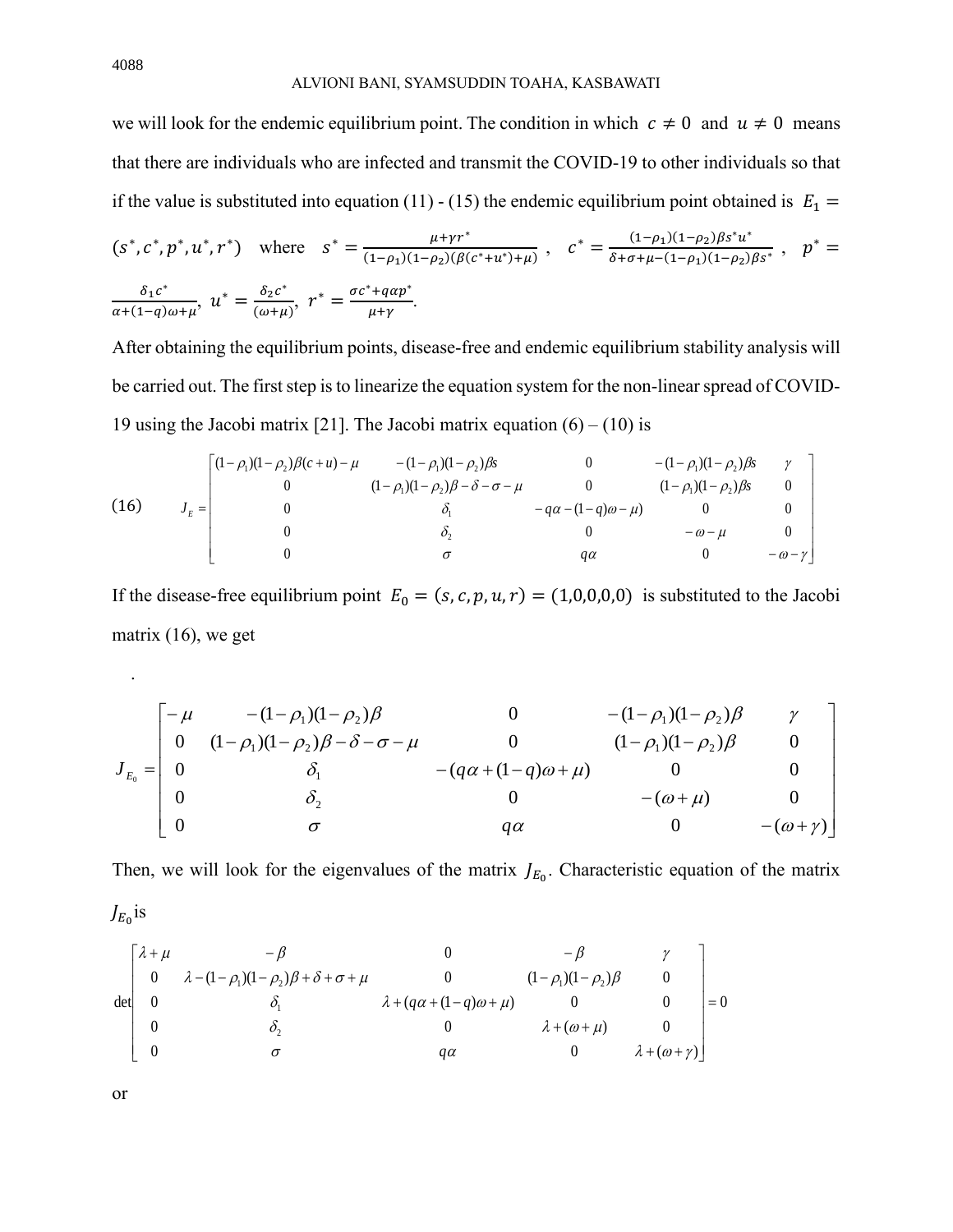$$
(\lambda + \mu)(\lambda + \mu + \gamma)(\lambda^2 + (\beta \rho_1 \rho_2 - \beta \rho_1 - \beta \rho_2 + \beta - \delta - 2\mu - \omega - \sigma)\lambda + \beta \delta_2 \rho_1 \rho_2 +
$$
  
\n
$$
\beta \mu \rho_1 \rho_2 + \beta \omega \rho_1 \rho_2 - \beta \delta_2 \rho_1 - \beta \delta_2 \rho_2 - \beta \mu \rho_1 - \beta \mu \rho_2 - \beta \omega \rho_1 - \beta \omega \rho_2 + \delta_2 \beta + \beta \mu + \beta \omega -
$$
  
\n
$$
\delta \mu - \delta \omega - \mu^2 - \mu \omega - \mu \sigma - \omega \sigma)(\lambda + q\alpha + (1 - q)\omega + \mu) = 0.
$$

From the characteristic equation, the eigenvalues are:

 $\lambda_1 = -\mu$ ,  $\lambda_2 = -\mu - \gamma$ ,  $\lambda_3 = -q\alpha - (1 - q)\omega - \mu$ , and other eigenvalues are the solution of polynomial equation

$$
(17) \hspace{1cm} \lambda^2 + a_1 \lambda + a_2 = 0
$$

where

$$
a_1 = \beta \rho_1 \rho_2 + \beta - \beta \rho_1 - \beta \rho_2 - \delta - 2\mu - \omega - \sigma,
$$
  
\n
$$
a_2 = \beta \delta_2 \rho_1 \rho_2 + \beta \mu \rho_1 \rho_2 + \beta \omega \rho_1 \rho_2 + \delta_2 \beta + \beta \mu + \beta \omega - \beta \delta_2 \rho_1 - \beta \delta_2 \rho_2 - \beta \mu \rho_1 - \beta \mu \rho_2 - \beta \omega \rho_1 - \beta \omega \rho_2 - \delta \mu - \delta \omega - \mu^2 - \mu \omega - \mu \sigma - \omega \sigma.
$$

Based on the routh-Hurwitz criteria [22], the roots of the equation (17) have a negative real part if and only if

$$
H_1 = a_1 > 0, H_2 = \begin{vmatrix} a_1 & 0 \\ 1 & a_2 \end{vmatrix} = a_1 a_2 > 0.
$$

Because it is assumed that all parameters are positive, then  $a_1 > 0$  if  $\beta \rho_1 \rho_2 + \beta > \beta \rho_1 +$  $\beta \rho_2 + \delta + 2\mu + \omega + \sigma$  and  $a_2 > 0$  if  $\beta \delta_2 \rho_1 \rho_2 + \beta \mu \rho_1 \rho_2 + \beta \omega \rho_1 \rho_2 + \delta_2 \beta + \beta \mu + \beta \omega >$  $\beta\delta_2\rho_1+\beta\delta_2\rho_2+\beta\mu\rho_1+\beta\mu\rho_2+\beta\omega\rho_1+\beta\omega\rho_2+\delta\mu+\delta\omega+\mu^2+\mu\omega+\mu\sigma+\omega\sigma.$  As a result if  $a_1 > 0$  and  $a_2 > 0$  then  $a_1 a_2 > 0$ . If these conditions are met,  $\lambda_4 < 0$  and  $\lambda_5 < 0$  will be obtained. The values of  $\lambda_i < 0$ ,  $i = 1,2,3,4,5$ . So that the disease-free equilibrium point  $E_0 =$ (1,0,0,0,0) is locally asymptotically stable.

The endemic equilibrium point  $E_1 = (s^*, c^*, p^*, u^*, r^*)$  is substituted to the Jacobi matrix (16), so that the result is

$$
J_{E_1} = \begin{bmatrix} -a & -rh_1 & 0 & -rh_1 & rh_2 \\ rh_3 & -b & 0 & rh_4 & 0 \\ 0 & rh_5 & -c & 0 & 0 \\ 0 & rh_6 & 0 & -d & 0 \\ 0 & rh_7 & rh_8 & 0 & -e \end{bmatrix}
$$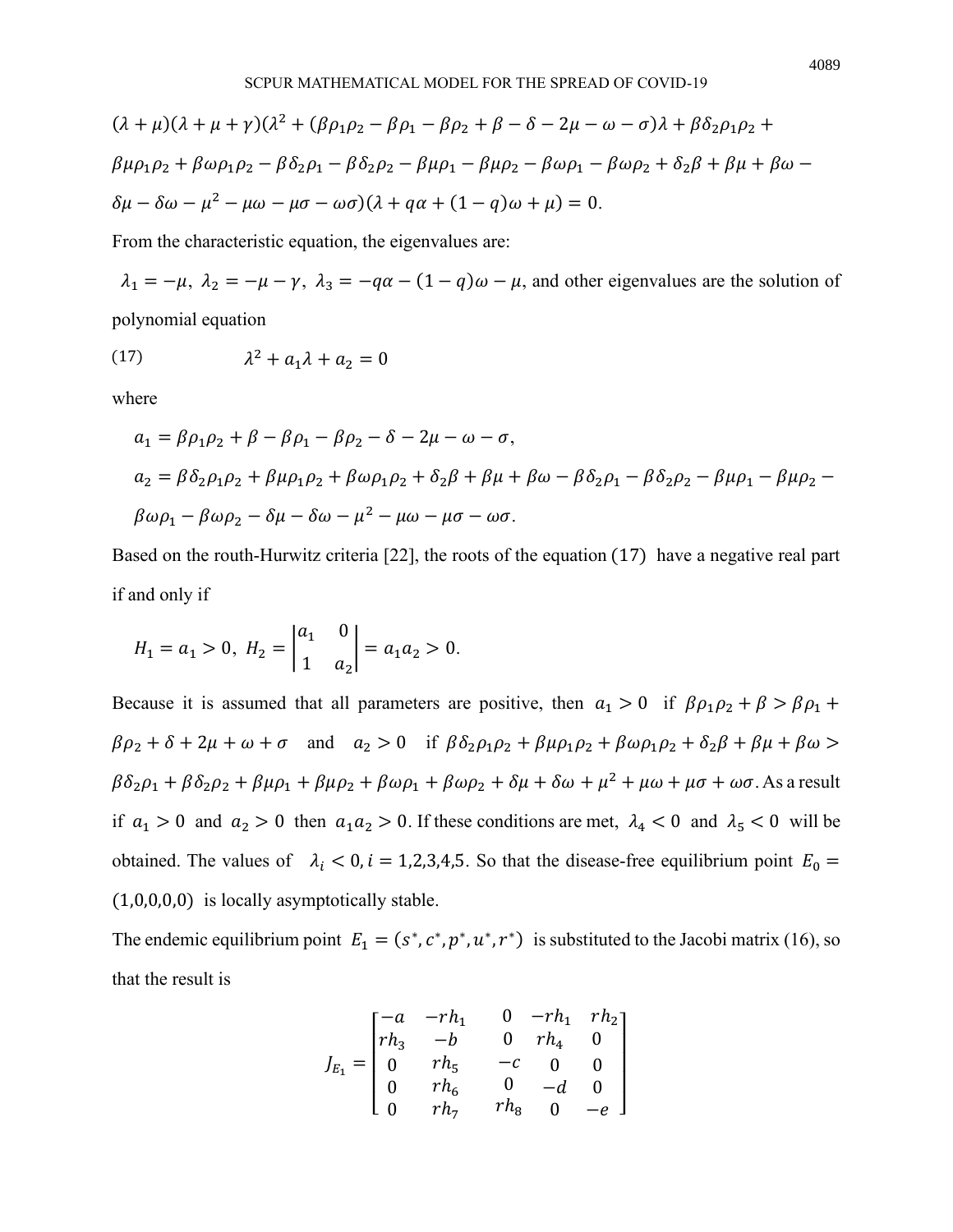where  $a = \beta(c^* + u^*) - \mu$ ,  $b = \delta + \sigma + \mu + (1 - \rho_1)(1 - \rho_2)\beta s^*$ ,  $c = (\alpha + (1 - \alpha)\omega + \sigma^2 s^*)$  $\mu$ ),  $d = (\omega + \mu)$ ,  $e = (\omega + \gamma)$ ,  $rh_1 = \beta s^*$ ,  $rh_2 = \gamma$ ,  $rh_3 = (1 - \rho_1)(1 - \rho_2)\beta(c^* + u^*)$ ,  $rh_4 = (1 - \rho_1)(1 - \rho_2)\beta s^*$ ,  $rh_5 = \delta_1$ ,  $rh_6 = \delta_2$ ,  $rh_7 = \sigma$ ,  $rh_8 = q\alpha$ .

Based on the Jacobi matrix, we define the characteristic equation as  $\det(\lambda I - J_{E_1}) = 0$  or

$$
\lambda^5 + A_1 \lambda^4 + A_2 \lambda^3 + A_3 \lambda^2 + A_4 \lambda + A_5 = 0,
$$

where

$$
A_1 = a + b + c + d + e
$$
  
\n
$$
A_2 = ab + ac + ad + ae + bc + bd + be + cd + ce + de + rh_1rh_3 - rh_4rh_6
$$
  
\n
$$
A_3 = abc + abd + abe + acd + ace + ade - arh_4rh_6 + bcd + bce + bde + cde +
$$
  
\n
$$
crh_1rh_3 - crh_4rh_6 + drh_1rh_3 - erh_1rh_3 - erh_4rh_6 - rh_2rh_3rh_7 + rh_1rh_3rh_6
$$
  
\n
$$
A_4 = abcd + abce + acde + acrh_4rh_6 - aerh_4rh_6 + bcde + cdrh_1rh_3 +
$$
  
\n
$$
cerh_1rh_3 - cerh_4rh_6 - crh_2rh_3rh_7 - crh_2rh_3rh_6 + derh_1rh_3 -
$$
  
\n
$$
drh_2rh_3rh_7 + erh_1rh_3rh_6 - rh_2rh_3rh_5rh_8
$$
  
\n
$$
A_5 = abcde - acerh_4rh_6 + cdrh_1rh_3 - cdrh_2rh_3rh_7 + cerh_1rh_3rh_6 -
$$
  
\n
$$
drh_2rh_3rh_5rh_8
$$

Based on the routh-Hurwitz criteria, the endemic equilibrium point of the model is locally asymptotically stable if  $A_1$ ,  $A_2$ ,  $A_3$ ,  $A_4$ ,  $A_5 > 0$  and  $A_1A_2A_3A_4A_5 - A_1^2A_2^2A_5^2 - A_1^2A_4^2A_5 +$  $2A_1A_4A_5^2 - A_3^2A_4A_5 + A_3A_2A_5^2 - A_5^3 > 0$  [23].

### **4. BASIC REPRODUCTION NUMBER AND SENSITIVITY ANALYSIS**

The basic reproductive number is the threshold for the transmission of a disease caused by infected individuals in a population who are susceptible to infection, which is usually denoted by  $R_0$  [24].

$$
\frac{dc}{dt} = (1 - \rho_1)(1 - \rho_2)\beta s(c + u) - (\delta + \sigma + \mu)c
$$
  

$$
\frac{dp}{dt} = \delta_1 c - (q\alpha + (1 - q)\omega + \mu)p
$$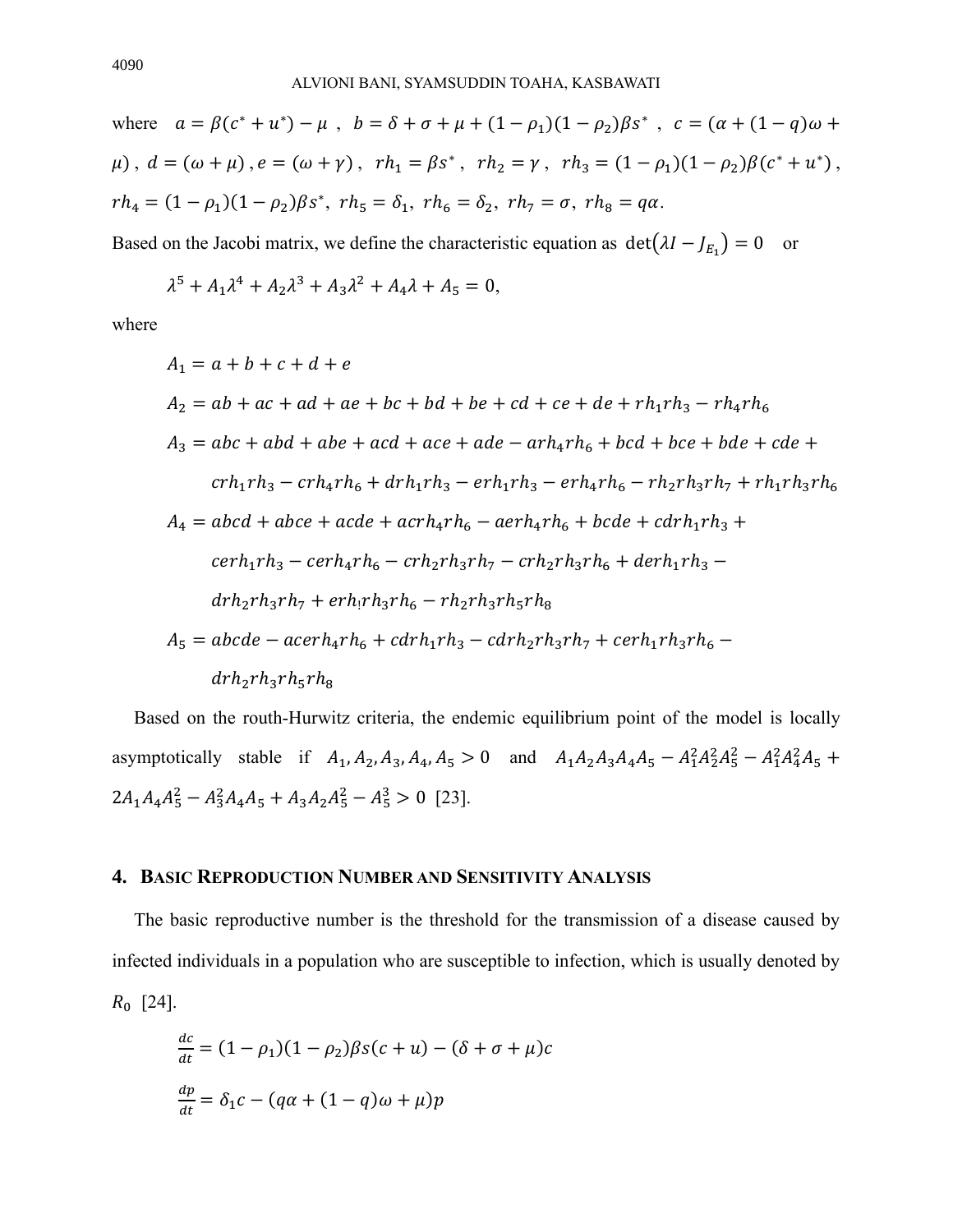$$
\frac{du}{dt} = \delta_2 c - (\omega + \mu)u
$$

Suppose  $\mathcal{F}_i(x)$  is the addition rate of new infections in compartment  $c$  and  $\mathcal{V}_i(x)$  is the rate of individual displacement in compartment c, so that  $\mathcal{F}_i(x)$  and  $\mathcal{V}_i(x)$  are as follows:

(18) 
$$
\mathcal{F}_i(x) = \begin{pmatrix} F_1 \\ F_2 \\ F_3 \end{pmatrix} = \begin{pmatrix} (1 - \rho_1)(1 - \rho_2)\beta s(c + u) \\ 0 \\ 0 \end{pmatrix},
$$

(19) 
$$
\mathcal{V}_i(x) = \begin{pmatrix} V_1 \\ V_2 \\ V_3 \end{pmatrix} = \begin{pmatrix} (\delta + \sigma + \mu)c \\ -\delta_1c + (q\alpha + (1 - q)\omega + \mu)p \\ -\delta_2c + (\omega + \mu) \end{pmatrix}.
$$

Furthermore, from equations (18) and (19) the matrix  $F$  and  $V$  are evaluated in point  $E_0$  as follow:

$$
F = \frac{\partial F_i(E_1)}{\partial(c, p, u)} = \begin{pmatrix} \frac{\partial F_1}{\partial c} & \frac{\partial F_1}{\partial p} & \frac{\partial F_1}{\partial u} \\ \frac{\partial F_2}{\partial c} & \frac{\partial F_2}{\partial p} & \frac{\partial F_2}{\partial u} \\ \frac{\partial F_3}{\partial c} & \frac{\partial F_3}{\partial p} & \frac{\partial F_3}{\partial u} \end{pmatrix} = \begin{pmatrix} (1 - \rho_1)(1 - \rho_2)\beta & 0 & (1 - \rho_1)(1 - \rho_2)\beta \\ 0 & 0 & 0 \\ 0 & 0 & 0 \end{pmatrix},
$$
  
\n
$$
V = \frac{\partial V_i(E_1)}{\partial(c, p, u)} = \begin{pmatrix} \frac{\partial V_1}{\partial c} & \frac{\partial V_1}{\partial p} & \frac{\partial V_1}{\partial u} \\ \frac{\partial V_2}{\partial c} & \frac{\partial V_2}{\partial p} & \frac{\partial V_2}{\partial u} \\ \frac{\partial V_3}{\partial c} & \frac{\partial V_3}{\partial p} & \frac{\partial V_3}{\partial u} \end{pmatrix} = \begin{pmatrix} \delta + \sigma + \mu & 0 & 0 \\ -\delta_1 & (\alpha + (1 - q)\omega + \mu) & 0 \\ -\delta_2 & 0 & \omega + \mu \end{pmatrix}.
$$

Then the generation matrix

$$
,FV^{-1} = \begin{pmatrix} \frac{(1-\rho_1)(1-\rho_2)\beta}{A} + \frac{(1-\rho_1)(1-\rho_2)\beta\delta_2}{AC} & 0 & \frac{(1-\rho_1)(1-\rho_2)\beta}{C} \\ 0 & 0 & 0 \\ 0 & 0 & 0 \end{pmatrix}
$$

where  $A = \delta + \sigma + \mu$ ,  $B = \alpha + (1 - q)\omega + \mu$ , and  $C = \omega + \mu$ . Equation of characteristics  $FV^{-1}$  is as follows:

$$
\det(\lambda I - FV^{-1}) = 0
$$
  

$$
\lambda - \frac{(1 - \rho_1)(1 - \rho_2)\beta}{A} - \frac{(1 - \rho_1)(1 - \rho_2)\beta\delta_2}{AC} = 0
$$
  

$$
\lambda - \frac{(1 - \rho_1)(1 - \rho_2)\beta}{C}
$$
  

$$
\lambda = 0
$$
  

$$
\lambda = 0
$$
  

$$
\lambda = 0
$$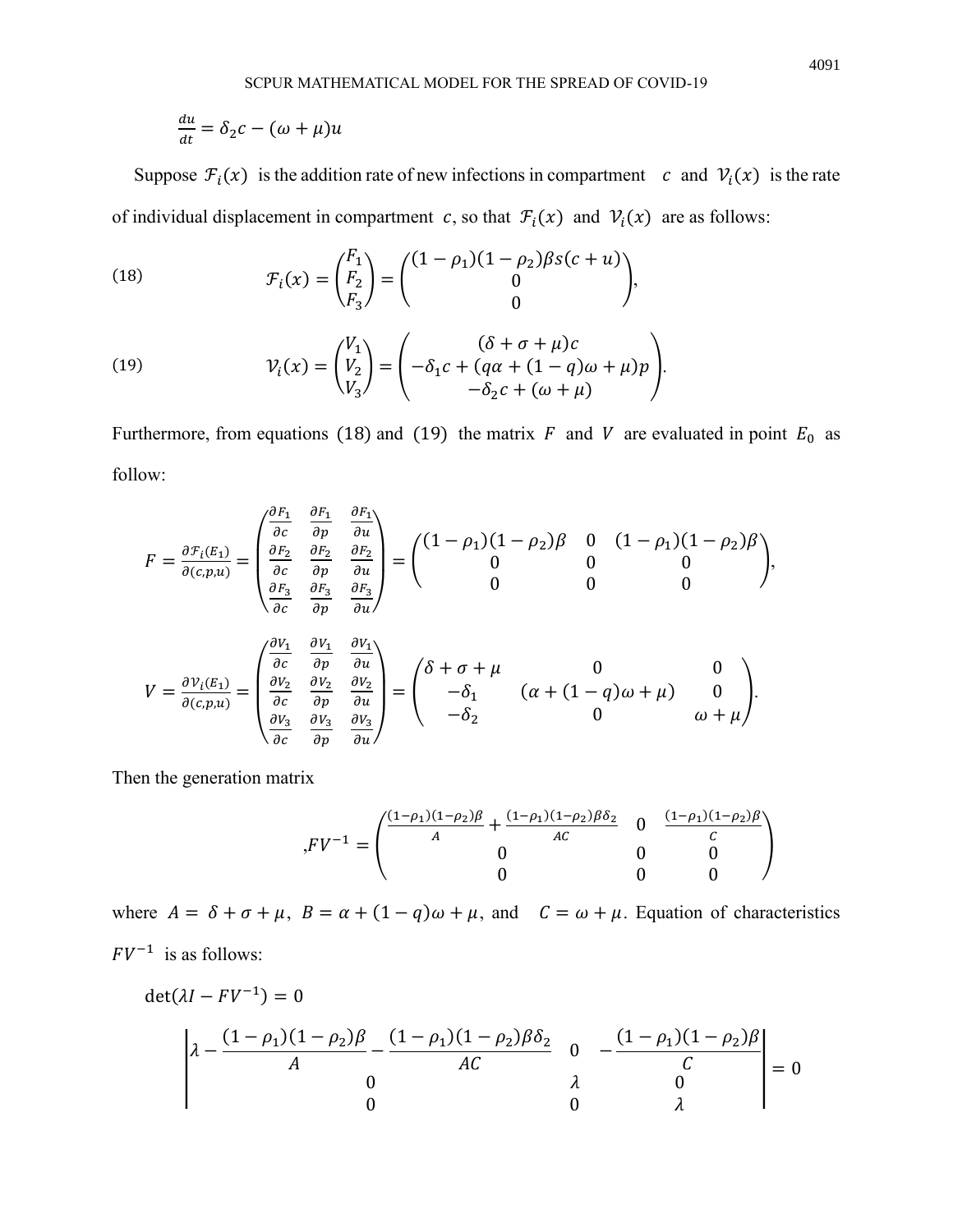or

$$
\left(\lambda - \frac{(1-\rho_1)(1-\rho_2)\beta}{A} - \frac{(1-\rho_1)(1-\rho_2)\beta\delta_2}{AC}\right)\lambda^2 = 0.
$$

From the characteristic equation, we get the roots of the equation, namely  $\lambda_{1,2} = 0$  and  $\lambda_3 =$  $(1 - \rho_1)(1 - \rho_2)$ β  $\frac{(1-\rho_2)\beta}{A} + \frac{(1-\rho_1)(1-\rho_2)\beta\delta_2}{AC}$  $\frac{(1 - \mu_2)\rho_0}{AC}$ , where  $A = \delta + \sigma + \mu$  and  $C = \omega + \mu$ .

Because the value of the basic reproduction number is the radius spectral of  $FV^{-1}$  [21]. Then the value of the basic reproduction number is

$$
R_0 = \frac{\beta(1-\rho_1)(1-\rho_2)(\delta_2+\omega+\mu)}{(\sigma+\delta+\mu)(\omega+\mu)}.
$$

Sensitivity of the basic reproduction number is analyzed to determine the effect of parameters on the basic reproduction number.

**Definition 1.** [25] *Normalization of the sensitivity index is obtained by normalization of the variable V which is differentiated in the parameter p, defined as follows:* 

(20) 
$$
C_p^{\nu} = \frac{\partial V}{\partial p} \times \frac{p}{V}
$$

*where V is the variable to be analyzed and p is the parameter*.

Definition 1 shows that the sensitivity index can be determined using the concept of the changing rate which is then measured. The greater the parameter index value, the greater the influence of these parameters on the measured variable value. Suppose the variable being measured is the basic reproduction number of the COVID-19 spread model, with respect to the influencing parameters. Then we assume  $\mu = 3.22 \times 10^{-3}$ ,  $\rho_1 = 0.3$ ,  $\rho_2 = 0.08$ ,  $\beta = 0.75$ ,  $\delta = 0.2$ ,  $\delta_2 = 0.04$ ,  $\sigma = 0.17$ ,  $\omega = 0.5$ . Elasticity values obtained from the parameters affecting the value of the basic reproduction number are presented in Table 1.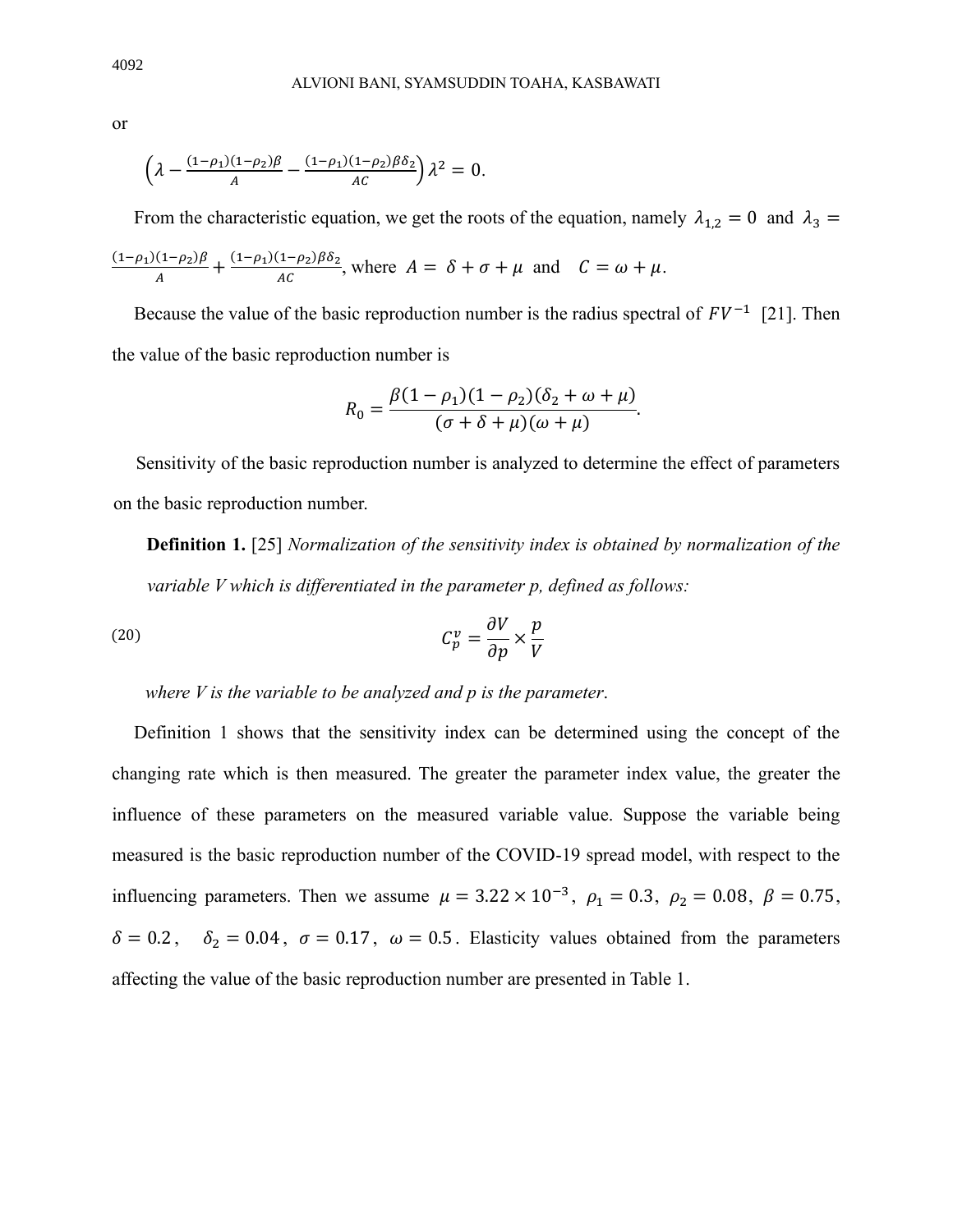| Parameters | Values                         |
|------------|--------------------------------|
| β          | $\mathcal{C}_{\beta}^{R_0}=1$  |
| $\rho_1$   | $C_{\rho_1}^{R_0} = -0.428571$ |
| $\rho_{2}$ | $C_{p_2}^{R_0} = -0.869565$    |
| $\delta_2$ | $C_{\delta_2}^{R_0} = 0.06631$ |
| $\omega$   | $C_{\omega}^{R_0} = 1.30347$   |
| $\mu$      | $C_{\mu}^{R_0} = -1.421729$    |
| σ          | $C_{\sigma}^{R_0} = -0.455495$ |
| δ          | $C_8^{R_0} = -0.53587$         |

**Table 1.** Parameter elasticity values that affect the  $R_0$ 

Based on Table 1, it can be concluded that some of the parameters have a negative relation to  $R_0$ , which means, if the parameter value is increased then the value of  $R_0$  will decrease. These parameters are displacement rate due to symptoms  $(\delta)$ , transition rate from asymptomatic infectious to natural recovering from disease  $(\sigma)$ , natural death rate  $(\mu)$ , the proportion of body immunity  $(\rho_1)$  and the implementation of large-scale social restrictions  $(\rho_2)$ . On the other hand, the parameters which have a positive relation to  $R_0$  mean that if the parameter value is increased then the value of  $R_0$  will also increase. These parameters are the interaction rate ( $\beta$ ), transition rate from asymptomatic infectious to unreported symptom infected individuals  $(\delta_2)$ , and death rate due to COVID-19 ( $\omega$ ). As an example, the relation between the interaction parameter ( $\beta$ ) and the implementation of large-scale social restrictions  $(\rho_2)$  when  $R_0 = 1$  is shown in Figure 2.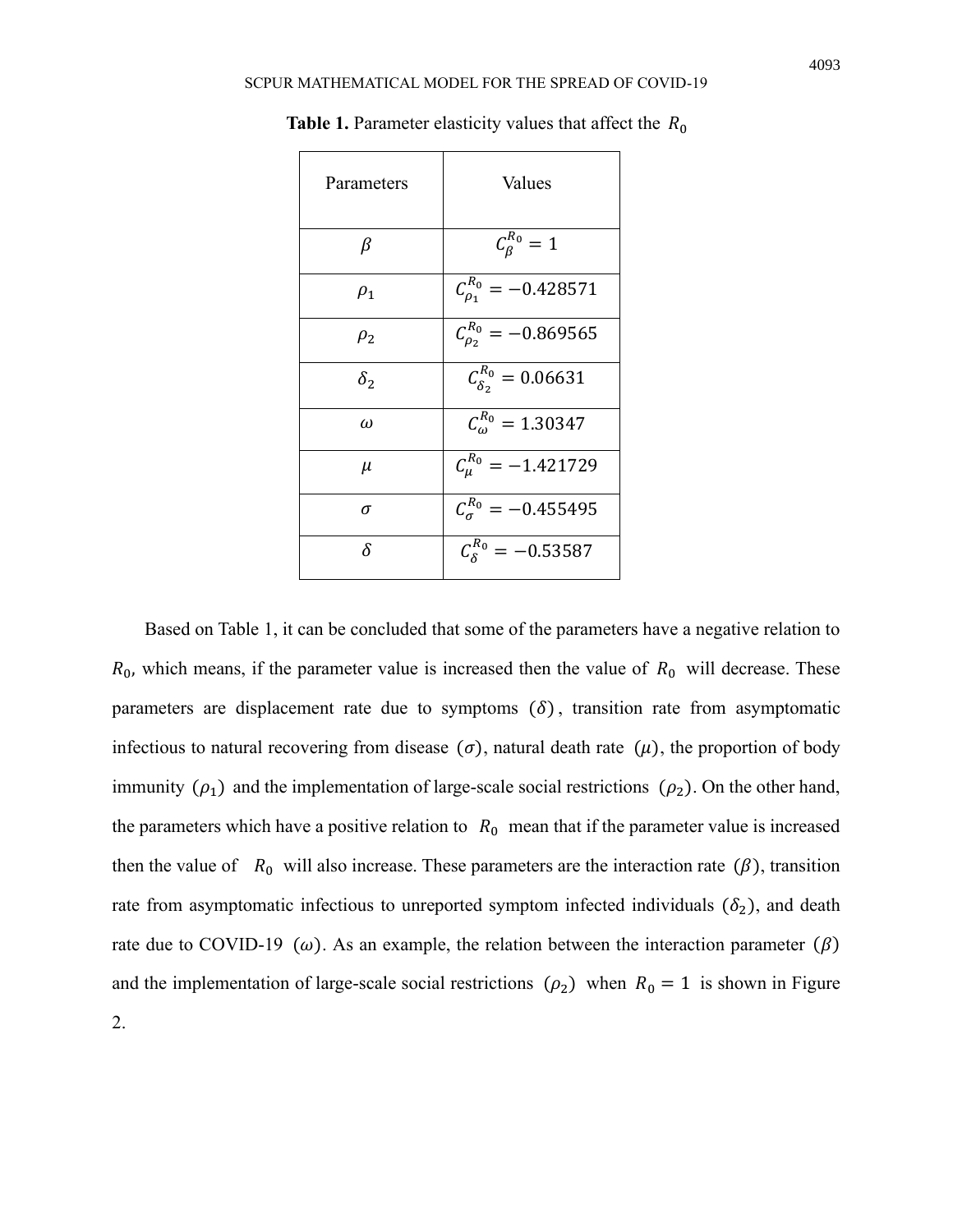

**Figure 2.** Relational function between  $\beta$  and  $\rho_2$  when  $R_0 = 1$ 

## **5. NUMERICAL SIMULATION**

Suppose  $\delta_1 = 0.16$ ,  $q = 0.96$ ,  $\alpha = 0.1$ ,  $\gamma = 0.01$ , and the previously assumed parameter values are substituted into the equation system (2). Then the disease-free equilibrium point obtained is  $E_0 = (1,0,0,0,0)$  and the endemic equilibrium point is  $E_1 = (0.734, 0.006,$ 0.0079*,* 0.00027*,* 0.134), the eigenvalues of the disease-free equilibrium point is (−0.0032, −0.01322,−0.1216, −0.5907, 0.13735) and the eigenvalues of the endemic equilibrium point is (−0.5880, −0.00769, −0.00769, −0.00509, −0.12189).

The value of the basic reproduction number is  $R_0 = 1.386$ . Based on the results obtained, it can be concluded that the disease-free equilibrium point is unstable due to a positive eigenvalue. Furthermore, for the stable endemic equilibrium point, it can be seen from the eigenvalues which are all negative and  $R_0 > 1$ . Then, we will observe four parameter values for the implementation of large-scale social restrictions and their effects on the basic reproduction number, namely  $\rho_2$  = 0.08, 0.2, 0.342, 0.6. The results are presented in Table 2.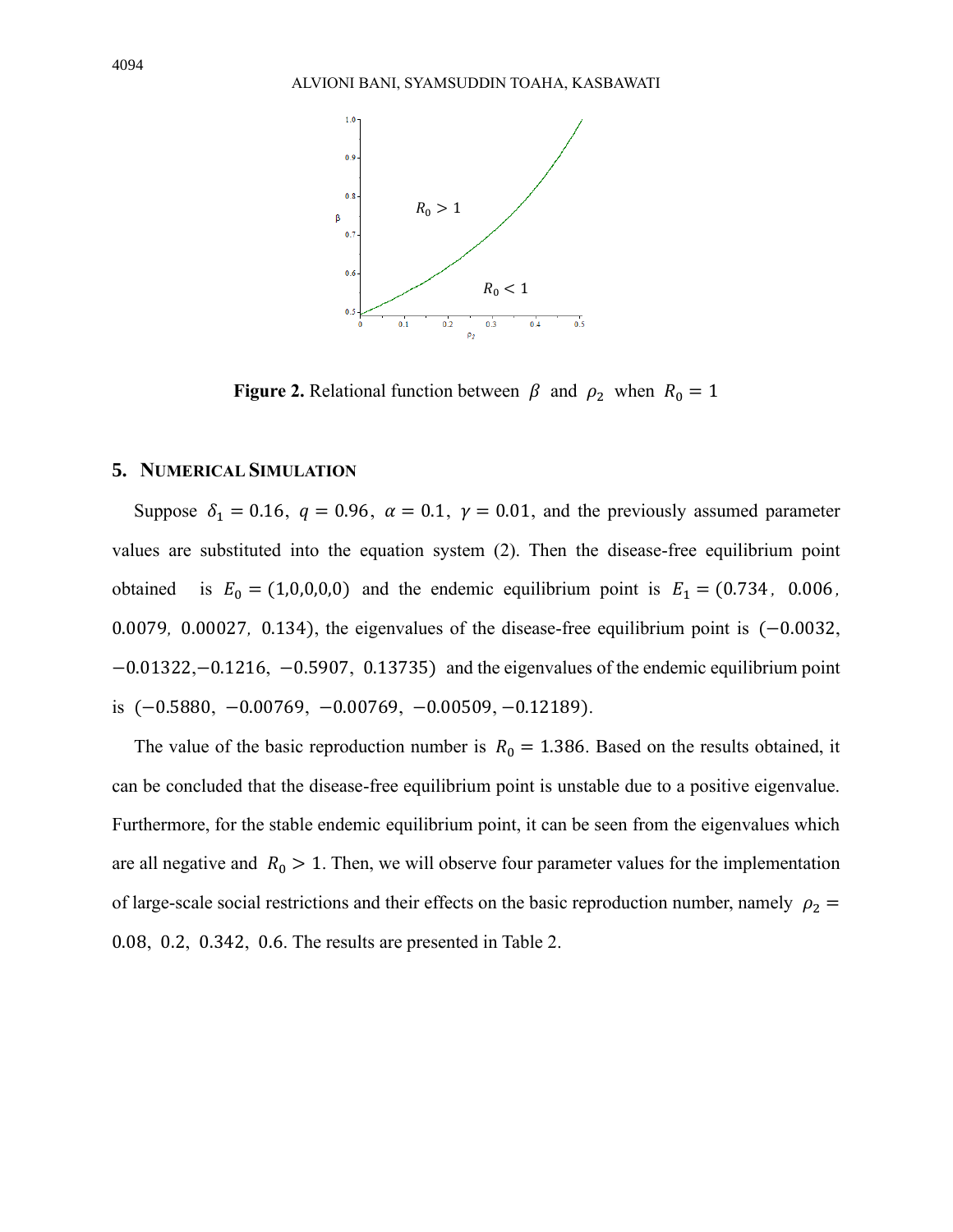|          |        |                                              | Eigenvalues of disease-free                                          | Endemic equilibrium point and |
|----------|--------|----------------------------------------------|----------------------------------------------------------------------|-------------------------------|
| $\rho_2$ | $R_0$  | $\lambda_4, \lambda_5$ and their stabilities | its stability                                                        |                               |
|          | 0.08   | 1.386                                        | $\lambda_4 = -0.5907$ , $\lambda_5 = 0.13735$<br>and $E_0$ unstable  | $E_1$ exist and stable        |
|          | 0.2    | 1.2052                                       | $\lambda_4 = -0.5896$ , $\lambda_5 = 0.0731$<br>and $E_0$ unstable   | $E_1$ exist and stable        |
|          | 0.3423 | 0.9908                                       | $\lambda_4 = -0.5878$ , $\lambda_5 = -0.0032$<br>and $E_0$ stable    | $E_1$ does not exist          |
|          | 0.6    | 0.6026                                       | $\lambda_4 = -0.5832$ , $\lambda_5 = -0.1432$<br>stable<br>and $E_0$ | $E_1$ does not exist          |

**Table 2.** The effect of the implementation of large-scale social restrictions  $(\rho_2)$  on the value of  $R_0$ 

Based on Table 2, the results show that COVID-19 will still exist in Makassar City when parameter  $\rho_2$  or the parameter for the implementation of large-scale social restrictions is given a value of 0.08, which means that only 8% section of Makassar City applying large-scale social restrictions. This can be seen from the value  $R_0 = 1.386$  or  $R_0 > 1$ . In addition, the endemic equilibrium point exists and is stable. It is the same when the parameter value is increased to 0.2. However, when the parameter value is increased to 0.3423, which means 34.23% section of Makassar City apply the large-scale social restrictions, then Makassar City will be free of COVID-19. This can be seen from the value of  $R_0 = 0.9908$  or  $R_0 < 1$ . In addition, all eigenvalues  $E_0$ are negative, which means that the disease-free equilibrium point of the model is stable. And so on, greater parameter value of the implementation of large-scale social restrictions causes  $R_0 \ll$ 1, which means it causes a greater chance of freeing Makassar City from COVID-19. To evaluate the effect of the implementation of large-scale social restrictions  $(\rho_2)$ , we plot the different parameter values which are prensented in figure 3 and 4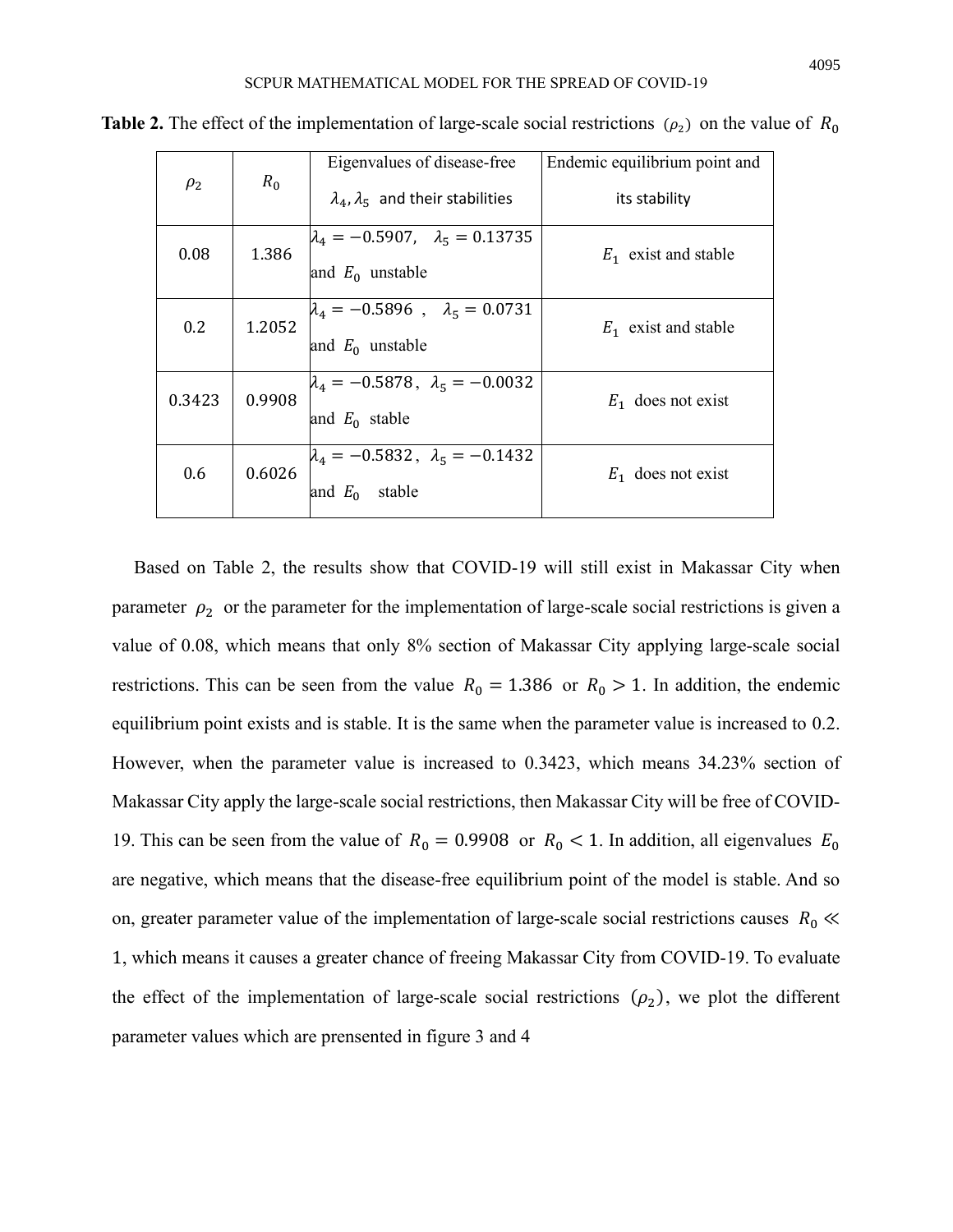

**Figure 3.** Graph of population when  $\rho_2 = 0.08$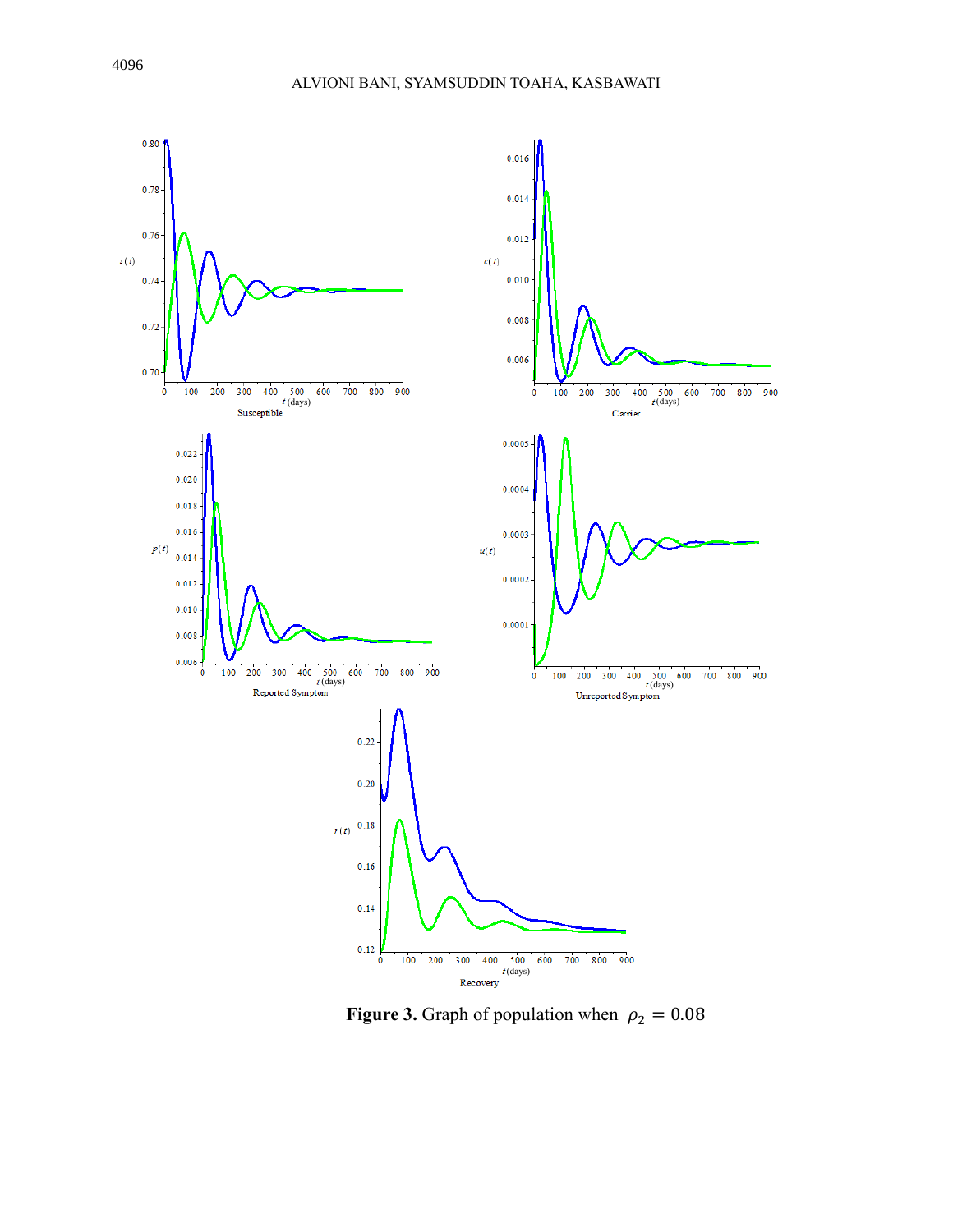

**Figure 4.** Graph of population when  $\rho_2 = 0.3423$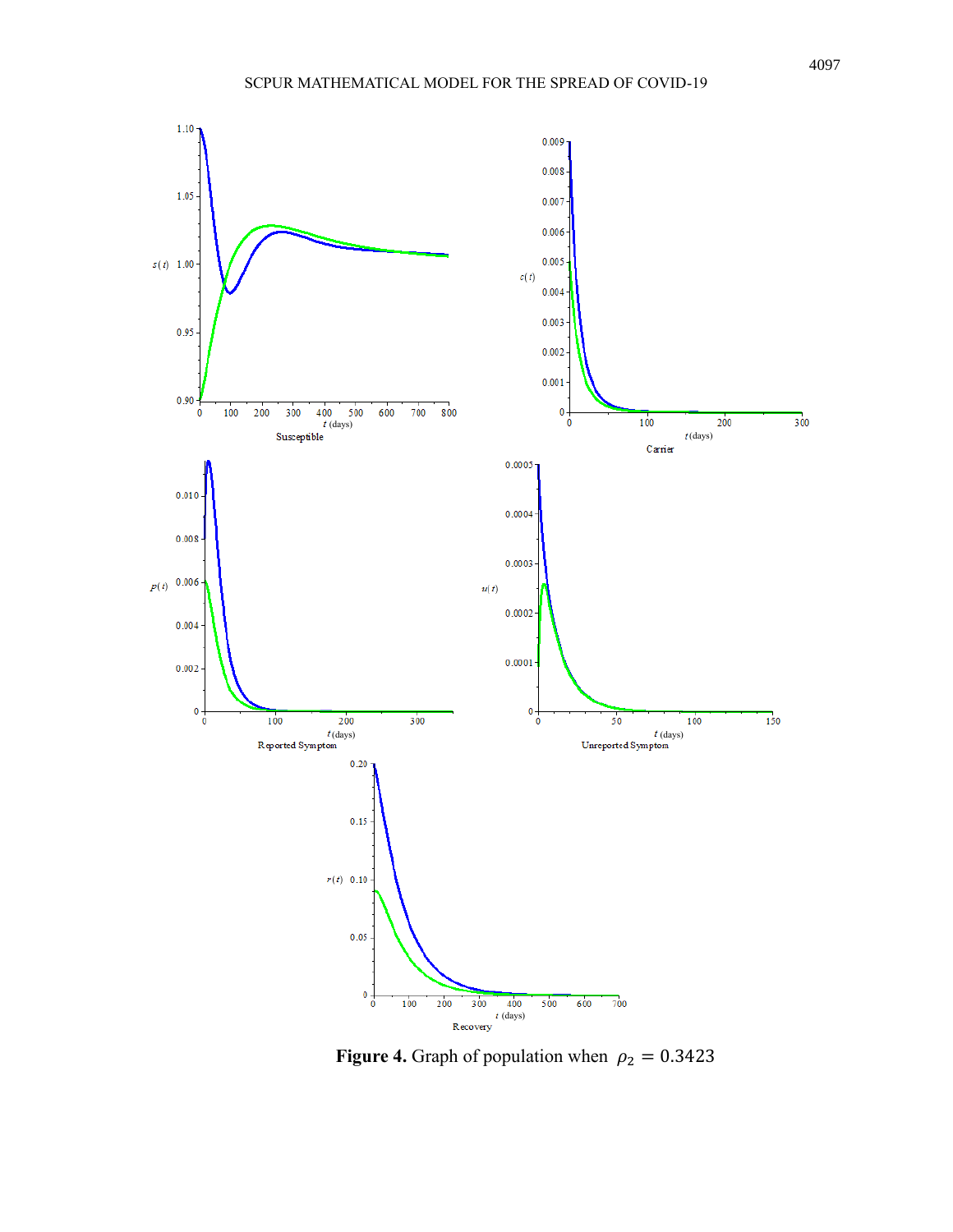Figure 3 shows that the population of Carrier, Reported Symptoms, and Unreported Symptoms with different initial values, the graph converge to the stabil equilibrium point (endemic equilibrium point). It means when we give parameter value of large-scale social restrictions is 0.08, COVID-19 does not disappear from Makassar City. Otherwise in Figure 4, when we give parameter value of large-scale social restrictions is 0.3423 , the graph converge to the stabil equilibrium point (disease-free equilibrium point) or COVID-19 will disappear from Makassar City.

Furthermore, four parameter values for the interaction rate and their effects on the basic reproduction number, namely  $\beta = 0.75, 0.65, 0.536, 0.3$ , will be observed. The results are presented in Table 3.

| $\beta$ | $R_0$  | Eigenvalues of disease-free<br>$\lambda_4$ , $\lambda_5$ and their stabilities | Endemic equilibrium point and<br>its stability |
|---------|--------|--------------------------------------------------------------------------------|------------------------------------------------|
| 0.75    | 1.386  | $\lambda_4 = -0.5907$ , $\lambda_5 = 0.13735$<br>and $E_0$ unstable            | $E_1$ exist dan stable                         |
| 0.65    | 1.201  | $\lambda_4 = -0.5895$ , $\lambda_5 = 0.0717$ ,<br>and $E_0$ unstable           | $E_1$ exist dan stable                         |
| 0.536   | 0.9906 | $\lambda_4 = -0.5879, \lambda_5 = -0.0037,$<br>and $E_0$ stable                | $E_1$ does not exist                           |
| 0.3     | 0.5544 | $\lambda_4 = -0.5824, \lambda_5 = -0.1608,$<br>stable<br>and $E_0$             | $E_1$ does not exist                           |

**Table 3.** The effect of interaction rate  $(\beta)$  on the value of  $R_0$ 

Based on Table 3, the results show that COVID-19 will still exist in Makassar City when the interaction rate  $(\beta)$  is given the value of 0.75, which means that the people in Makassar City continue to interact intensely. It can be seen from the value of  $R_0 = 1.386$ . In addition, the endemic equilibrium point of the model exists and is stable. It is the same when the parameter value is lowered to a value of 0.65. However, when the parameter value is lowered to 0.536, which means the interaction between individuals in Makassar City is minimized, Makassar City will be free of COVID-19. This can be seen from the value of  $R_0 = 0.9906$ . In addition, all eigenvalues  $E_0$  are negative, which means that the disease-free equilibrium point of the model is stable. And so on, smaller value of the interaction parameter causes  $R_0 \ll 1$ , which means the less contact the people of Makassar City has with each other, the greater the chance of freeing Makassar City from COVID-19. To evaluate the effect of interaction rate  $(\beta)$ , we plot the different parameter values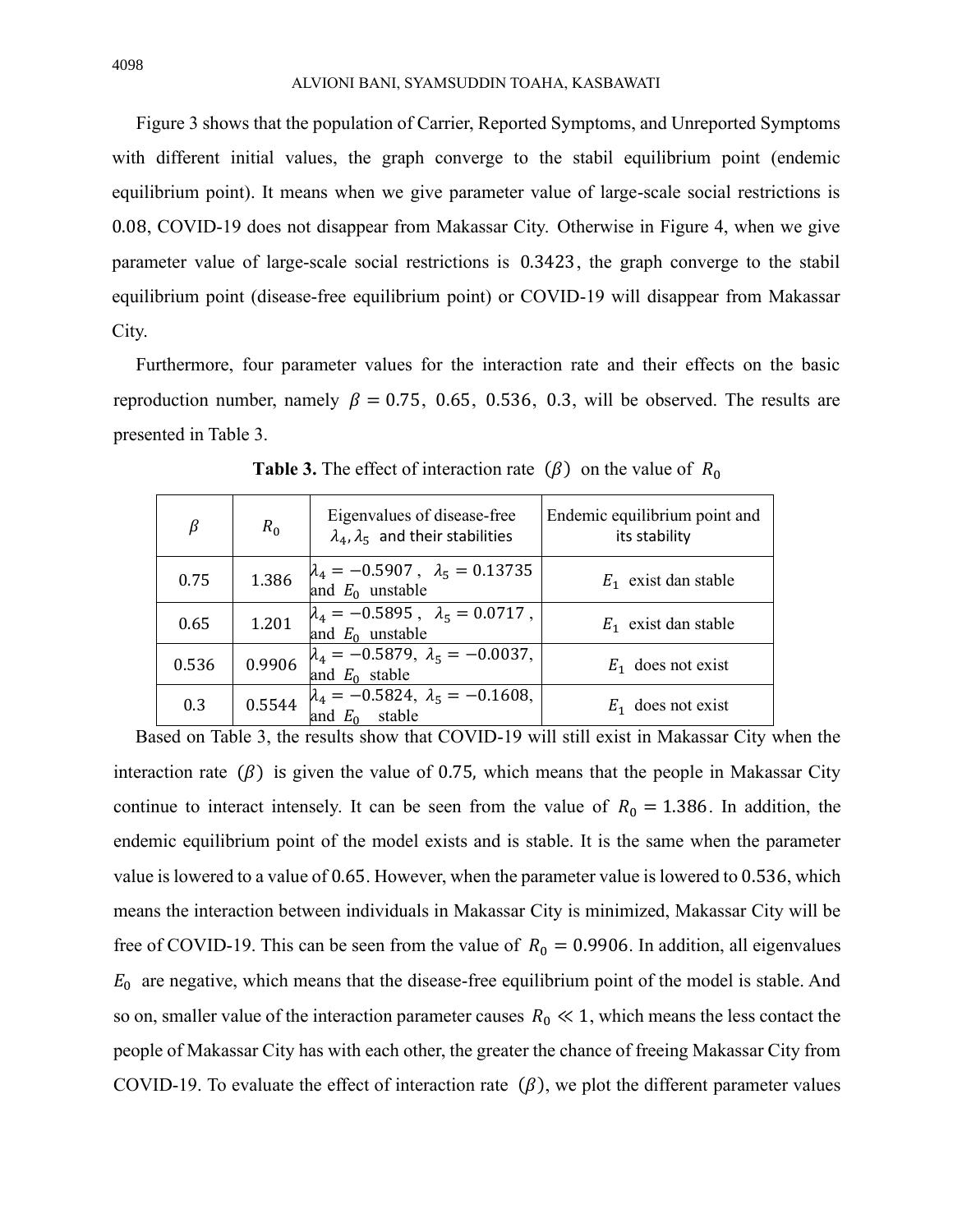

which are prensented in figure 5 and 6.

**Figure 5.** Graph of population when  $\beta = 0.65$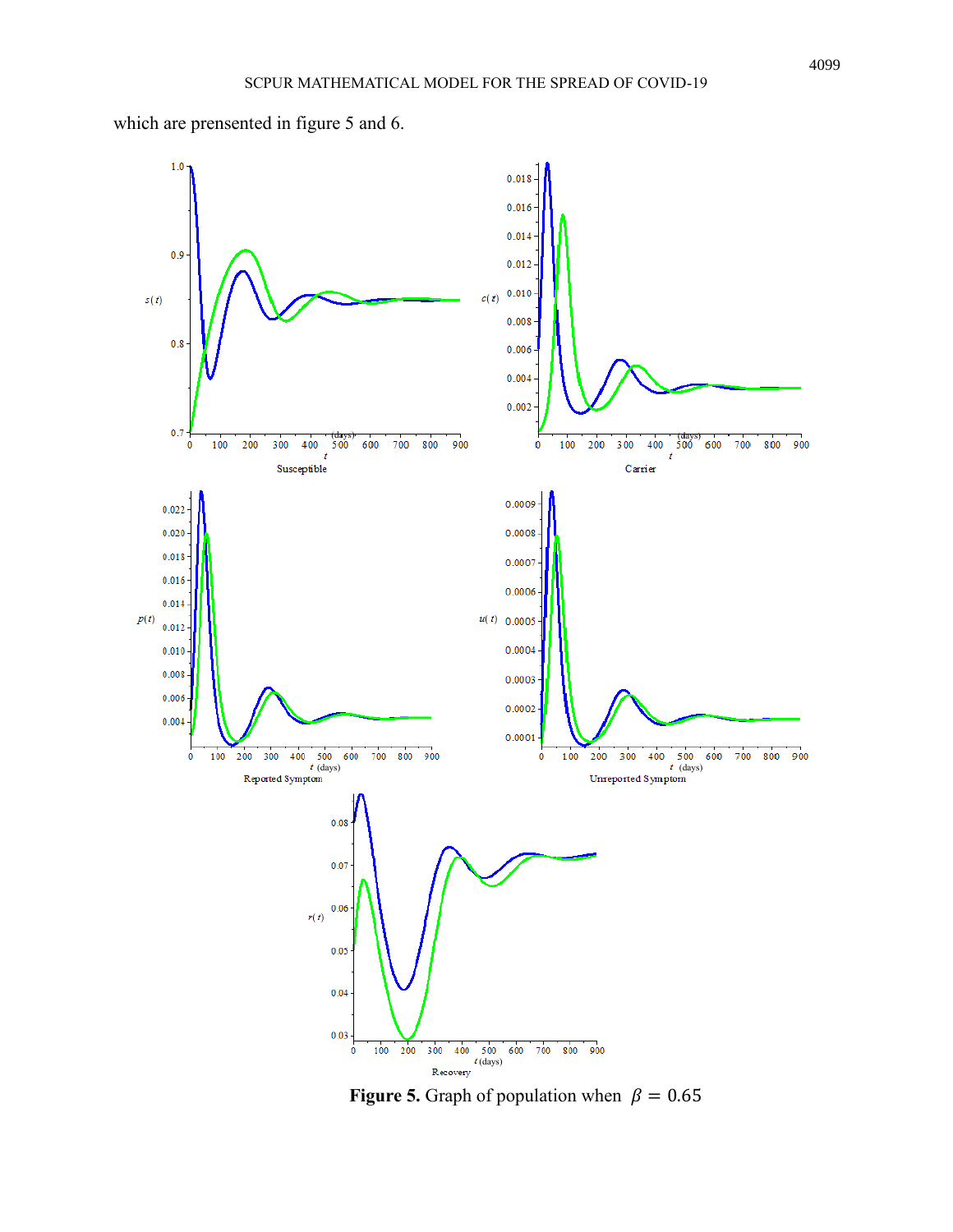

**Figure 6.** Graph of population when  $\beta = 0.3$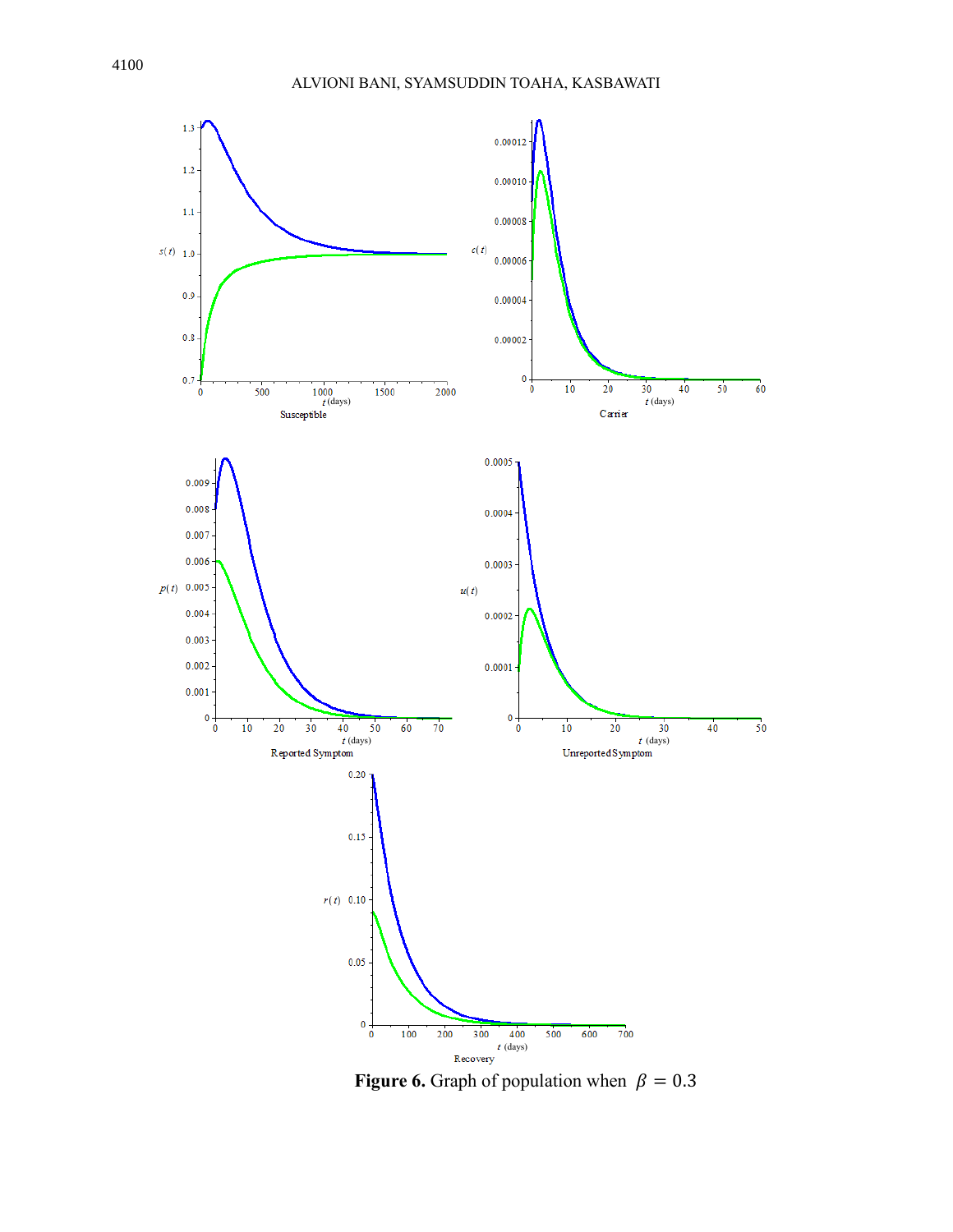Based on Figure 5 and 6, with different initial values, the graph will converge to the stable equilibrium point. In Figure 5 when we give parameter value of interaction rate is 0.65 or people in Makassar City continues interact intensly without social distancing, the stable equilibrium point is the endemic equilibrium point, meaning that COVID-19 still exist in Makassar City. Otherwise in Figure 6, when we give parameter value of interaction rate is 0.3 or people in Makassar City reduce intraction with other individual, the stable equilibrium point is the free-disease equilibrium point, meaning that COVID-19 will disappear from Makassar City.

# **6. CONCLUSIONS**

SCPUR mathematical model for the spread of COVID-19 is an extension of the previous model. In this model, a new compartment is added, namely the compartment of individuals who have recovered from disease. Then, the proportion of body immunity to the increase of infected individuals, the proportion of the implementation of large-scale social restrictions to prevent the spread of the disease in Makassar City, and the proportion of quarantine as a healing process are also added. This SCPUR model has two equilibrium points, namely the disease-free equilibrium point and the endemic equilibrium point. The disease-free equilibrium point is stable, if the eigenvalues of the disease-free equilibrium point are all negative, so is the endemic equilibrium point. In the initial state, the basic reproduction number is 1.386. After we analysis the sensitivity, the value of the basic reproduction number can be lowered to 0.9908 and beyond. Then, based on the numerical simulations carried out, the results show that the best solution in reducing the spread of the COVID 19 in Makassar City is by increasing the implementation of large-scale social restrictions so that interaction or contact between individuals could be reduced. In this study, applying large-scale social restrictions on at least 34.23% of areas in Makassar City can free Makassar City from COVID-19.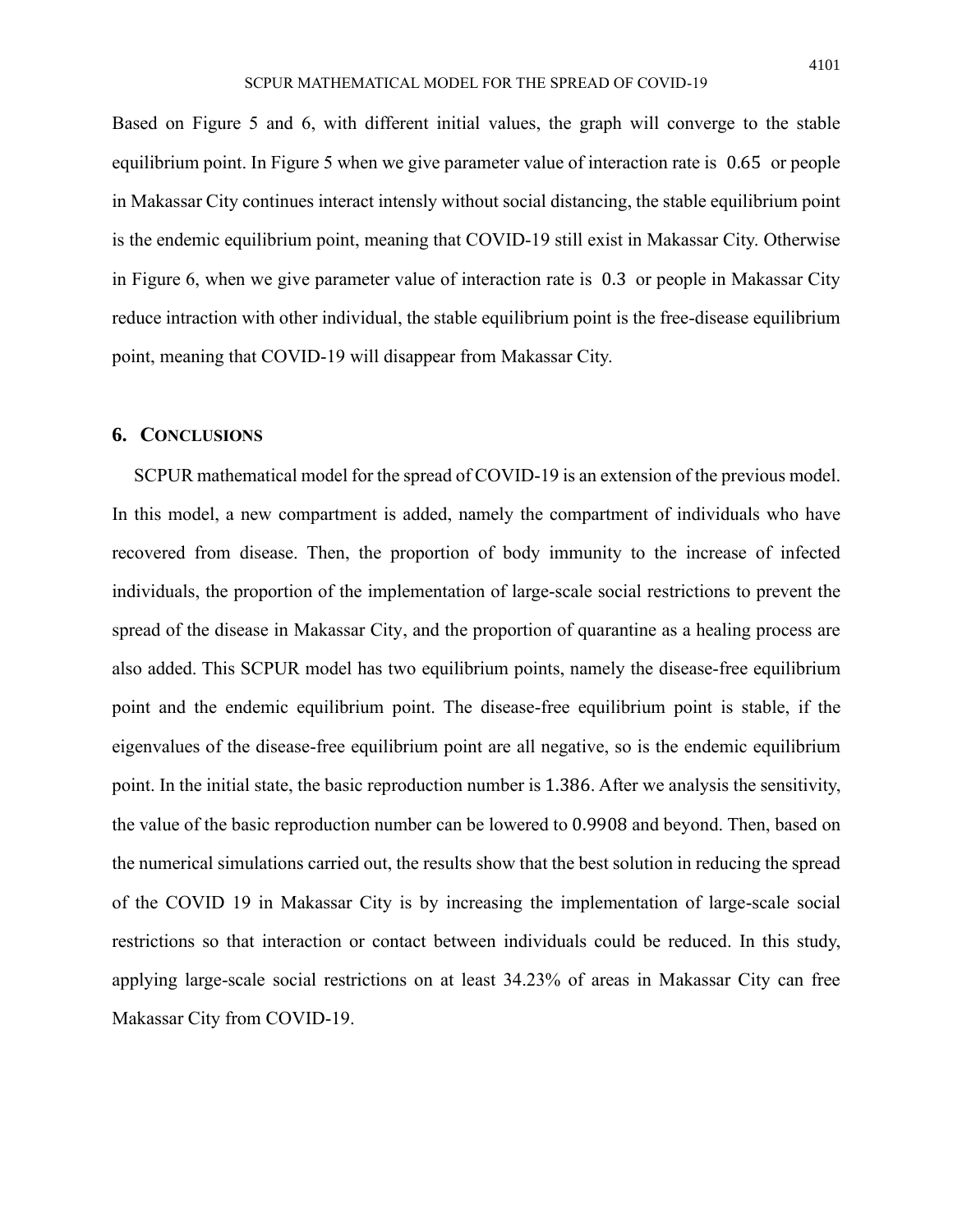#### **CONFLICT OF INTERESTS**

The author(s) declare that there is no conflict of interests

### **REFERENCES**

- [1] D. Aldila, S.H. Khoshnaw, E. Safitri, et al. A mathematical study on the spread of COVID-19 considering social distancing and rapid assessment: The case of Jakarta, Indonesia, Chaos Solitons Fractals, 139 (2020), 110042.
- [2] A.E. Gorbalenya, S.C. Baker, R.S. Baric, et al. The species severe acute respiratory syndrome related coronavirus: classifying 2019-nCoV and naming it SARS-CoV-2, Nat. Microbiol 5 (2020), 536–544.
- [3] A.J. Kucharski, T.W. Russell, C. Diamond, et al. Early dynamics of transmission and control of COVID-19: a mathematical modelling study, Lancet Infect. Dis. 20 (2020), 553–558.
- [4] F. Ndaïrou, I. Area, J.J. Nieto, D.F. Torres, Mathematical modeling of COVID-19 transmission dynamics with a case study of Wuhan, Chaos Solitons Fractals, 135 (2020), 109846.
- [5] A.E.S. Almocera, G. Quiroz, E.A. Hernandez-Vargas, Stability analysis in COVID-19 within-host model with immune response, Commun. Nonlinear Sci. Numer. Simul. 95 (2021), 105584.
- [6] Y.-R. Guo, Q.-D. Cao, Z.-S. Hong, et al. The origin, transmission and clinical therapies on coronavirus disease 2019 (COVID-19) outbreak – an update on the status, Military Med. Res. 7 (2020), 11.
- [7] C. Huang, Y. Wang, X. Li, et al. Clinical features of patients infected with 2019 novel coronavirus in Wuhan, China, Lancet, 395 (2020), 497–506.
- [8] C. Rothe, M. Schunk, P. Sothmann, et al. Transmission of 2019-nCoV infection from an asymptomatic contact in Germany. N. Engl. J. Med. 382 (2020), 970-971.
- [9] D. Wang, B. Hu, C. Hu, et al. Clinical characteristics of 138 hospitalized patients with 2019 novel coronavirus– infected pneumonia in Wuhan, China, JAMA, 323(2020), 1061-1069.
- [10] Word Health Organization (WHO), 2020. Novel Coronavirus 2019. https://www.who.int/emergencies/diseases/novel-coronavirus-2019. accessed on July 30 2020.
- [11] S. Toaha, J. Kusuma, Khaeruddin, Mawardi, Stability analysis and optimal harvesting policy of prey-predator model with stage structure for predator. Appl. Math. Sci. 8 (2014), 7923-7934
- [12] S. Toaha, Rustam, Optimal harvesting policy of predator-prey model with free fishing and reserve zones, in: Makassar, Indonesia, 2017: p. 020023.
- [13] S. Toaha, M.I. Azis, Stability and Optimal Harvesting of Modified Leslie-Gower Predator-Prey Model, J. Phys.: Conf. Ser. 979 (2018), 012069.